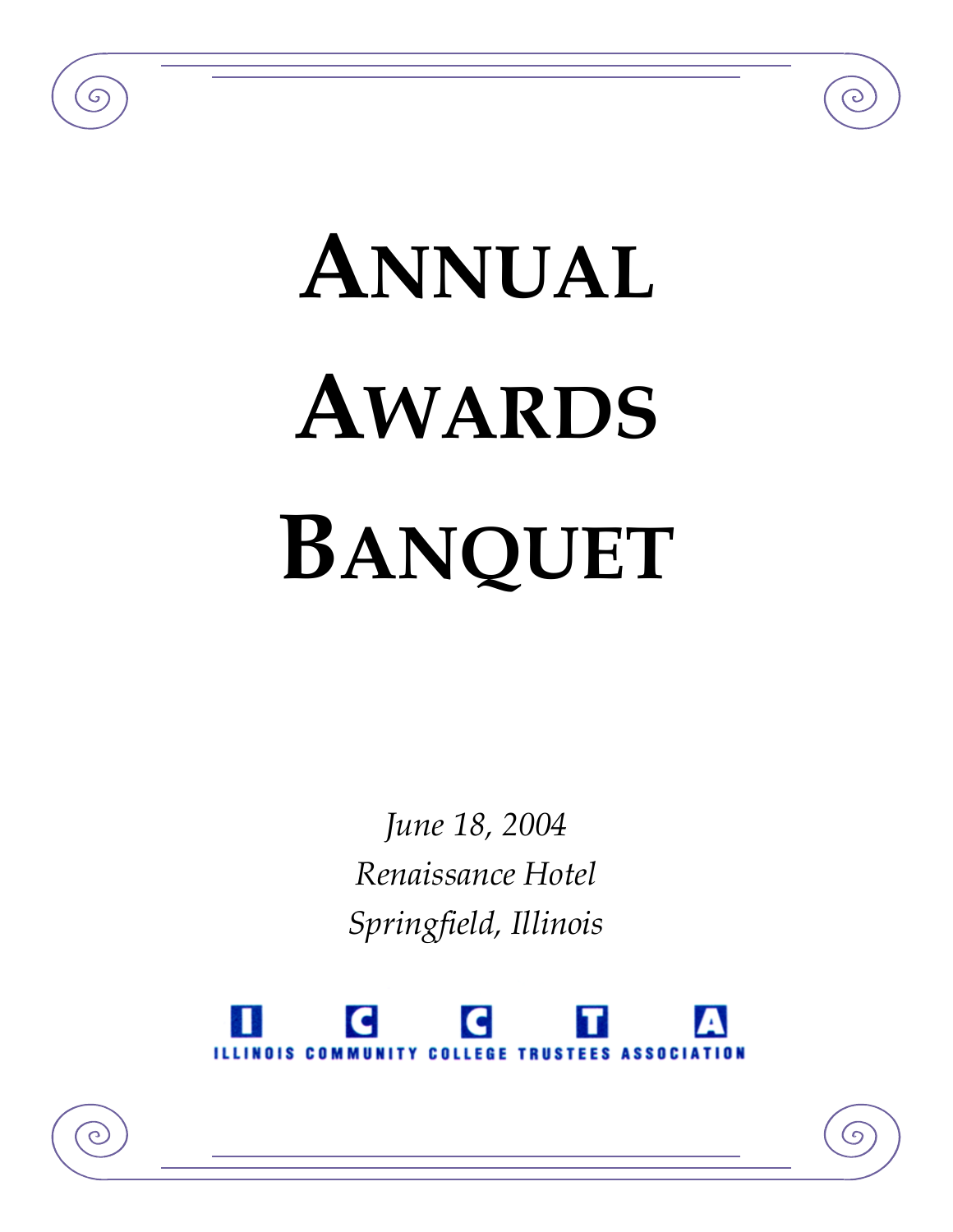June 18, 2004

## **PRESIDENT'S WELCOME**

This year marks the 33rd anniversary of the Illinois Community College Trustees Association. Created as an advocate for the state's public community college boards, the Trustees Association has grown in influence and effectiveness, just as the colleges have grown to meet the needs of nearly 1 million students each year.

Tonight we welcome you to our annual celebration of excellence in the Illinois system. We will honor several retired trustees and public officials who have been unwavering supporters of the community college movement. In addition, we will recognize the newest Honorary Member of our association, the winners of our Paul Simon Student Essay Contest and statewide College Bowl tournament, and our outstanding community college instructors and alumni.

A special welcome is extended to our President's Reception sponsor, the Illinois Community College Risk Management Consortium.

We hope that you enjoy tonight's banquet and award presentations. Thank you for sharing our pride in Illinois' outstanding system of community colleges - where learning never ends.

Jake Rondleman

**Jake Rendleman President, ICCTA Trustee, John A. Logan College**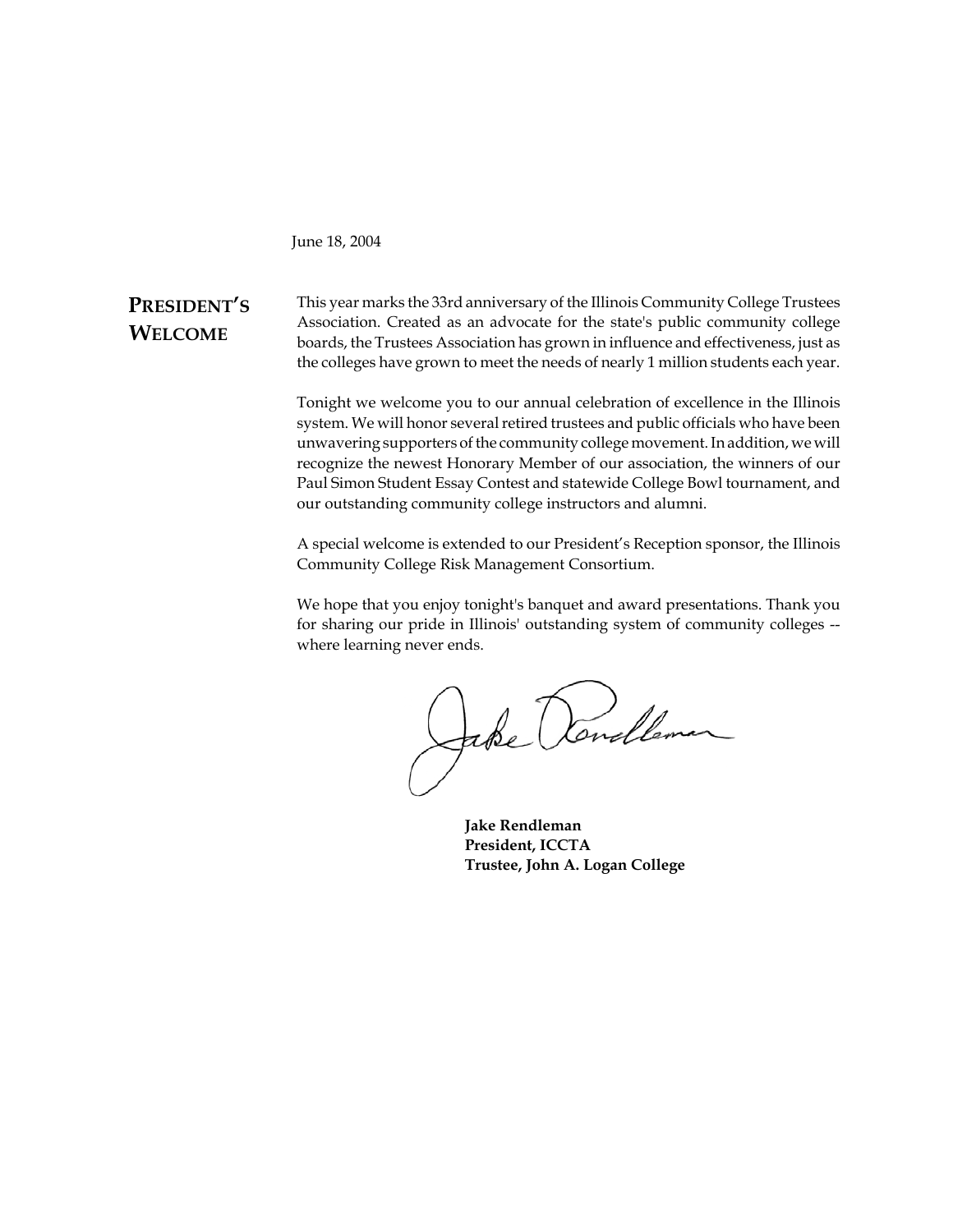# **RAY HARTSTEIN TRUSTEE ACHIEVEMENT AWARD**

*The Ray Hartstein Trustee Achievement Award was originated in 1992 to recognize a currently serving trustee whose exemplary board service and leadership sets the standard for outstanding trusteeship in Illinois. The award is named after Ray Hartstein, the founding chair of the Oakton Community College Board of Trustees and an Honorary Member of ICCTA.*

# **James L. Ayers**

*Parkland College*

Jim Ayers has provided incomparable leadership at all levels of the Illinois community college system. A Parkland College trustee since 1989, he regularly participates in the college's FUTURES Conference and serves on the board of the Parkland Foundation. He was instrumental in arranging an "Agriculture Forum" that led to the creation of the Tony Noel Agricultural Technology Applications Center. Not surprisingly, when Parkland's longtime board chair retired in 1999, his fellow trustees turned to Ayers to lead them.

His state-level accomplishments are equally impressive. He chaired ICCTA's East Central Region in 1997-98, its Federal Relations Committee from 1993 to 1995, and the Government Relations Committee from 2001 to 2003. He has earned two Trustee Education Awards and sits on ICCTA committees dealing with diversity and finance. Through his work on the association's Nominating and Women in Leadership committees, Ayers has mentored other trustees to take leadership positions within the organization. Most recently, he was named to the special committee charged with recommending a successor for ICCTA's retiring executive director Dr. Gary Davis.

On the national level, Ayers is completing his second term on the board of the Association of Community College Trustees and currently chairs ACCT's Central Region. In addition, he has made several presentations at national and regional conferences on diversity issues, strategic planning, and the changing role of the community college trustee.

Outside the educational arena, Ayers is a partner in a thriving law practice and the CEO of a family-owned manufacturing business in Bement. His volunteer commitments have included serving as mayor of the city of Monticello from 1993 to 2001, as president of the Monticello Chamber of Commerce, and as Scoutmaster with Boy Scout Troop 490.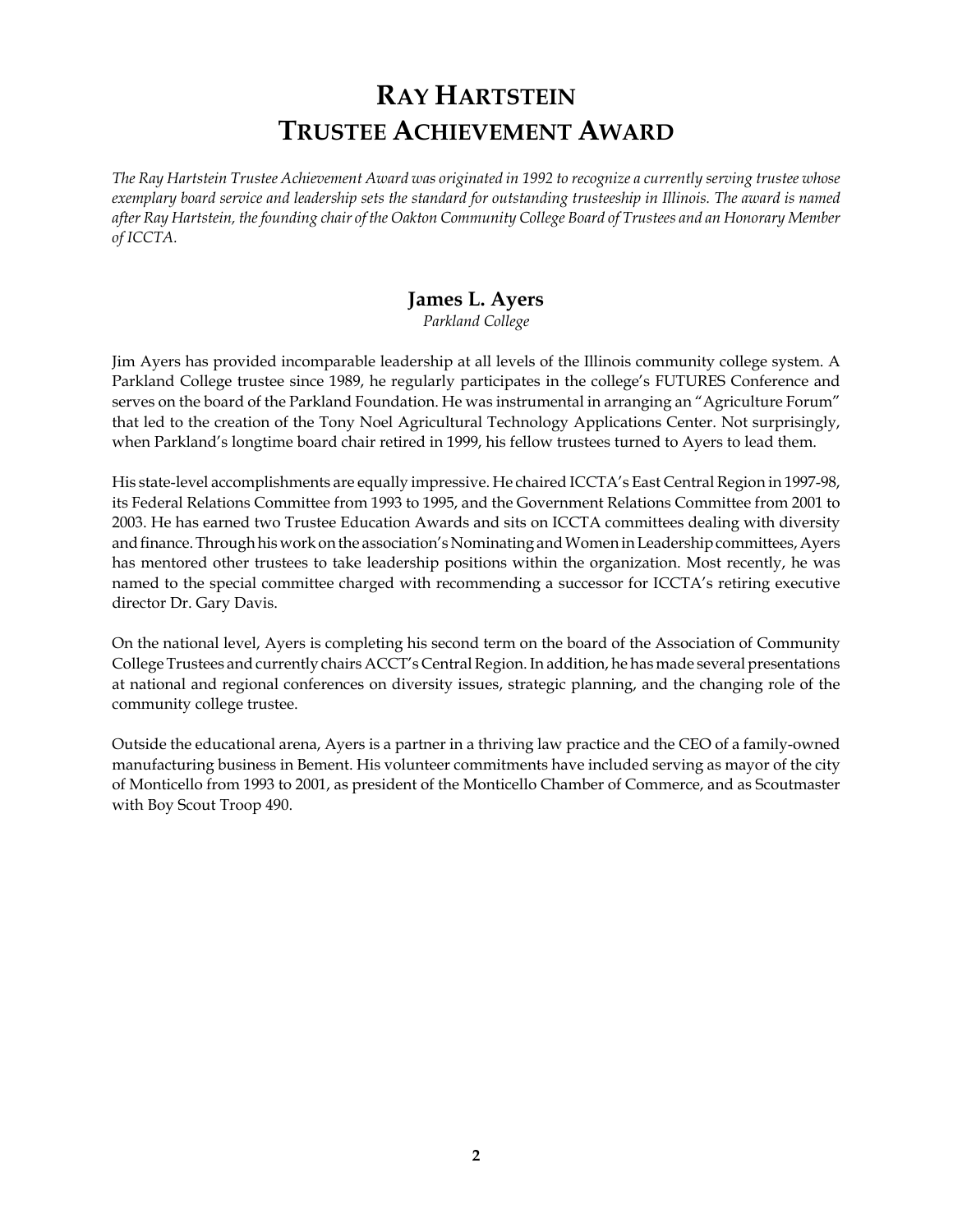# **CERTIFICATE OF MERIT**

*Certificates of Merit are granted to individuals in appreciation and support of their longtime commitment to Illinois' community colleges.*

## **Dr. Wayne Chapin**

Trustee *Highland Community College*

After 42 years in veterinary medicine, Dr. Wayne Chapin began a new career in 1985 as a Highland Community College trustee. He served nearly 20 years on the board (from 1985 to 2003), including 10 years as board chair. Dr. Chapin enjoyed talking with legislators about the college's needs, and he was instrumental in building community support for Highland's successful March 2004 referendum. As a strong advocate of regular retreats, he made the Highland board a leader in trustee development.

In addition, Dr. Chapin was a model of faithful attendance and careful stewardship at both the local and state levels. A quiet and steady influence, he served on ICCTA's Executive Committee for three years, providing the association with perspective and wisdom. He also chaired ICCTA's Northwest Region for three terms, where he fostered cooperation with neighboring colleges. Most notably, he was the first to earn four ICCTA Trustee Education Awards for his continuing commitment to lifelong learning.

#### **Donald B. Johannes** Trustee *Rock Valley College*

Don Johannes has spent much of his adult life in service to public education, beginning in 1959 as superintendent of Manchester Elementary District. Later he served as the state's director of high school adult education programs and as director of admissions at Rock Valley College. He then embarked upon a successful career in insurance and investment sales. In 1985 he won election to the Rock Valley College Board of Trustees, a post he held until 2003. During his tenure, he served as board secretary, vice chair, and as chair for three terms. In turn, Rock Valley expanded and renovated its facilities -- including the building of the Woodward Technology Center -- and launched its first \$10 million capital campaign.

At the state level, Johannes chaired ICCTA's West Suburban Region for two terms and its Workforce Training Forum for two years. A member of ICCTA's Executive, Finance and Nominating committees, he served 13 years as Rock Valley's delegate to the association's governing board. At the time of his resignation as a trustee, Johannes was again sharing his fiscal expertise as ICCTA's treasurer and Finance Committee chair.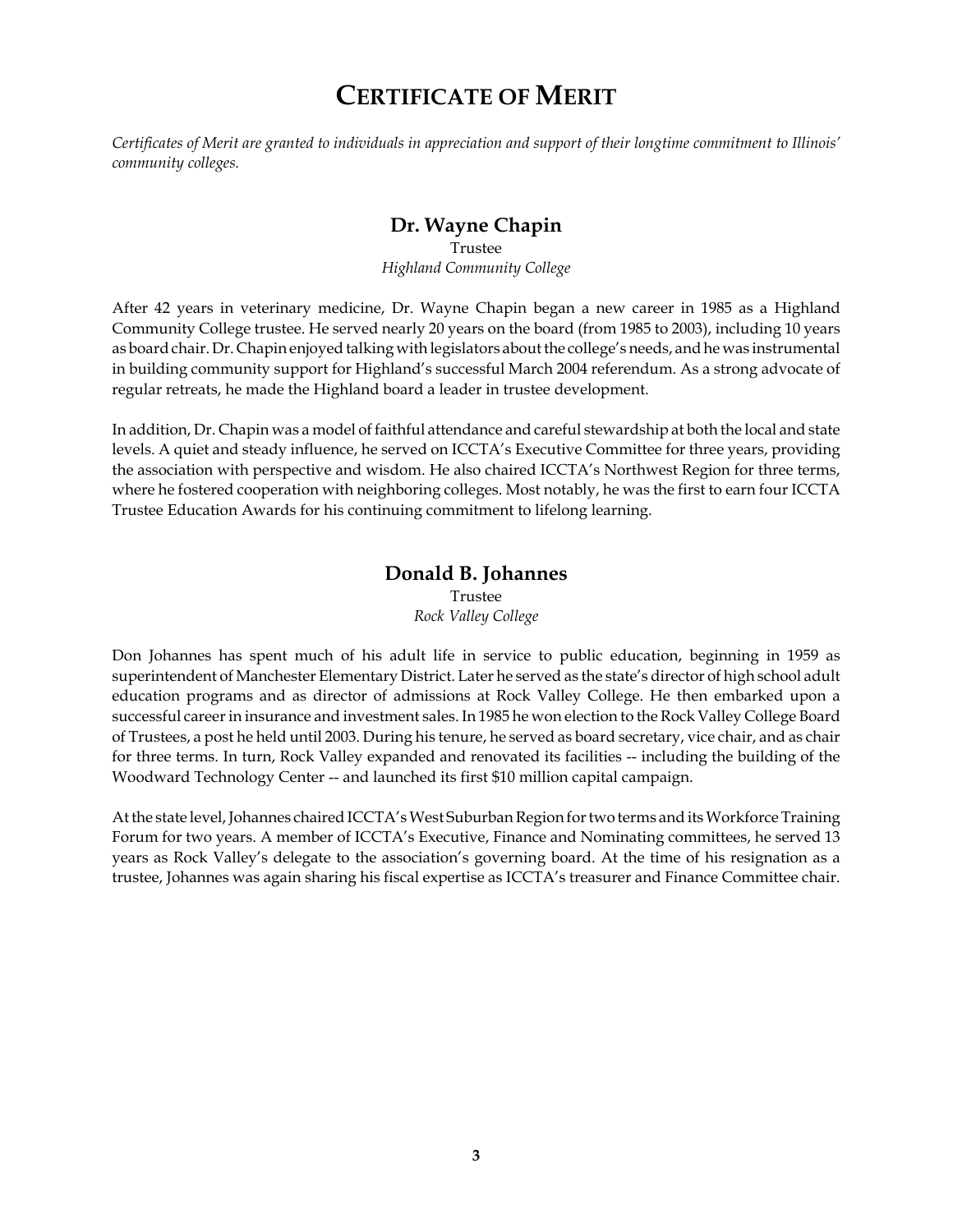# **MERITORIOUS SERVICE AWARD**

*Meritorious Service Awards are presented to public officials and other friends of education who have made outstanding contributions to ICCTA and the state's community college system.*

## **Joseph J. Neely**

Vice chair *Illinois Community College Board*

Joe Neely's unwavering commitment to the Illinois community college system can been seen at both the local and state levels. As the chair of the Shawnee Community College Board of Trustees, he played a pivotal role in rejuvenating the board and the institution. His work as Shawnee's representative to the ICCTA strengthened the state association and helped other trustees understand the special qualities of rural community colleges.

Appointed to the Illinois Community College Board in 1994, Neely was a respected and disciplined leader who served seven years as vice chair and one year as chair. His experience as a college trustee led him to take every opportunity to explain the importance of local governance and the value of trustee development programs. In addition, more than any other ICCB member, he was faithful in his attendance of ICCTA conventions. An attorney, Neely brought deliberative thinking and sound judgment to his duties as a member of two ICCB Executive Search Committees, assisting with the appointments of presidents Dr. Joseph Cipfl and Geoffrey Obrzut.

#### **Anne Ladky**

Executive director *Women Employed*

In February 1973, a small group of women met to form an organization that would take action to end discrimination against women and improve working conditions in downtown Chicago. None of the founders could have envisioned the changes that would eventually be realized —nor the role Women Employed would play in bringing attention to the plight of working adults who lack access to postsecondary education in Illinois.

Under the leadership of executive director Anne Ladky, Women Employed has lobbied lawmakers and published studies on career laddering, economic self-sufficiency, and problems in Illinois' financial aid system. In addition, as a member of Gov. Blagojevich's executive transition team, Ladky stressed the need to help working students and those whose poverty threatens to deny them access to college. These efforts have resulted in real advances for low-income students, including the provision of financial aid for part-time and summer-school attendees. Most recently, Women Employed has worked with ICCTA to double the value of the Illinois Incentive for Access Grant, a state-funded scholarship originally born of ICCTA efforts in 1997.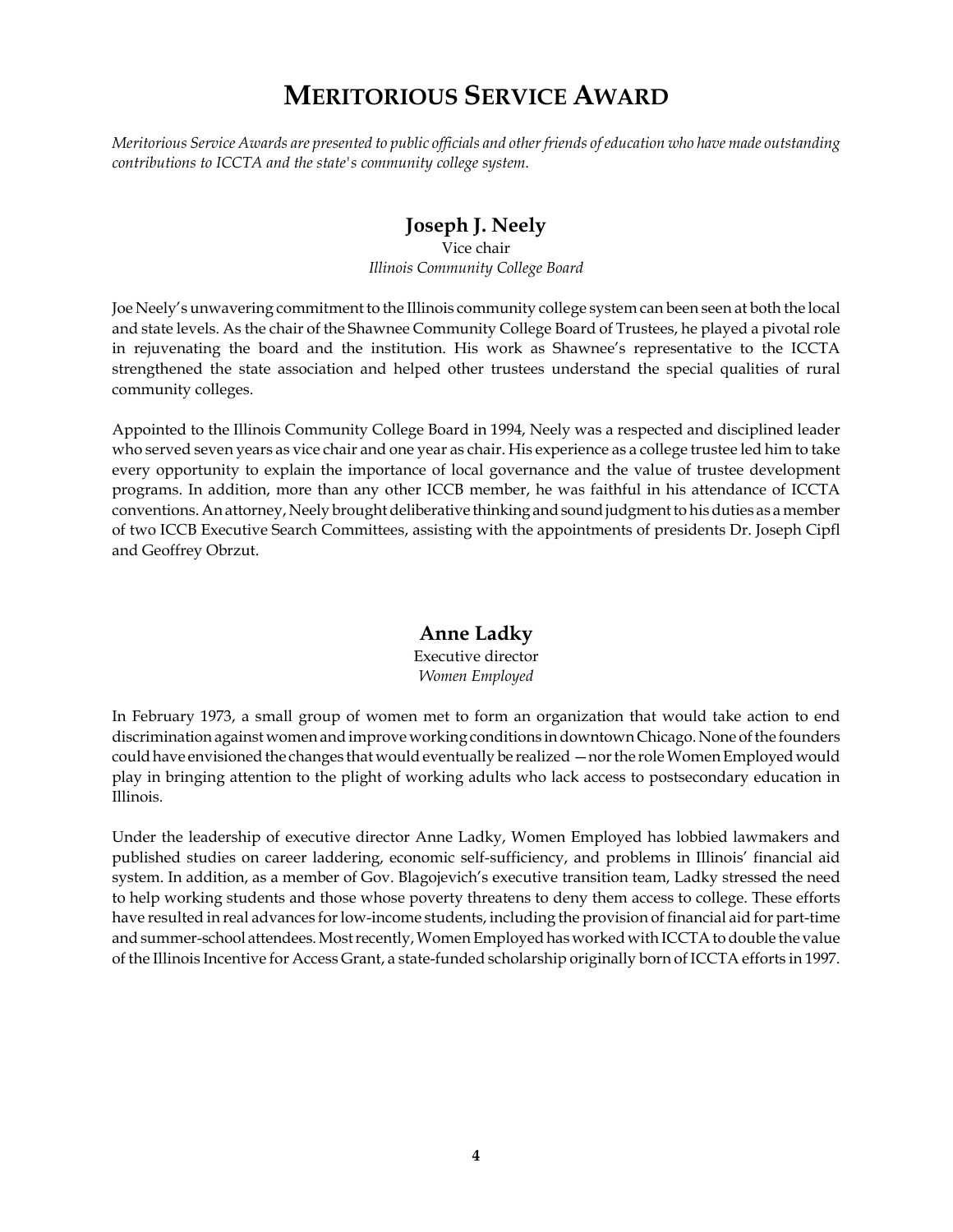# **MERITORIOUS SERVICE AWARD**

*Meritorious Service Awards are presented to public officials and other friends of education who have made outstanding contributions to ICCTA and the state's community college system.*

## **Edward T. Duffy**

Chair *Illinois Community College Board*

As chair of the Illinois Community College Board from 1999 to 2004, Ed Duffy successfully guided the system during a critical time in its history. His tenure saw the transfer of adult education governance to ICCB and the state's commitment to replace \$250 million of temporary buildings over a five-year period. As ICCB's representative to the Illinois Board of Higher Education, Duffy chaired a study that helped IBHE members understand the unique role of part-time faculty. He also worked closely with IBHE chair Philip Rock to turn back ill-advised proposals for legislative micro-management of higher education.

No stranger to the political process, Duffy previously held the posts of director of the Illinois Department of Public Aid (overseeing the nation's fifth largest public-welfare system), deputy chief of staff to former Gov. James R. Thompson, and director of the Illinois Department of Alcoholism and Substance Abuse. He began his career in public service as a member of the Chicago Police Department and has served as an executive in the thoroughbred racing industry.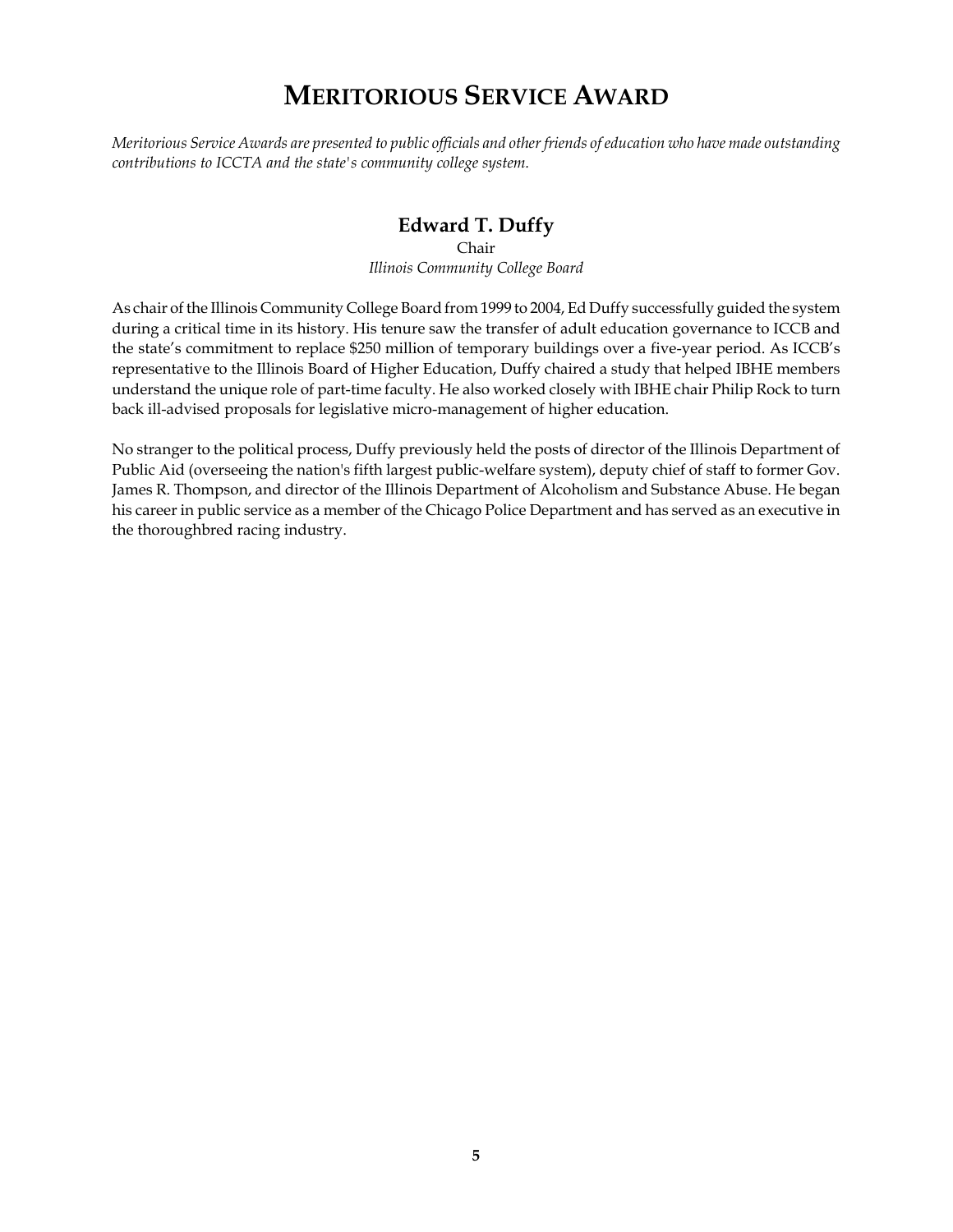# **HONORARY MEMBER**

*As the Trustees Association's highest accolade, Honorary Membership is conferred only upon a select few individuals who reflect the finest that the community college movement has to offer.*

#### **Mary Karasek**

Trustee *Morton College*

Many people donate time and money to special causes, but few choose community service as their life's work. Mary Karasek attributes her activism to Morton College, where she gained leadership skills and the selfconfidence that she could make a difference. Morton College also offered her the opportunity to develop and promote her interest in women's causes. As sophomore class president during World War II, she delivered a commencement address entitled "Hats Off to the American Woman." Later, as a member of the local PTA and the Morton High School Board, she successfully championed a budget to establish a women's athletics program.

Karasek's election as a Morton College trustee in 1976 marked the first time that voters had chosen a woman – and a Morton graduate – for the board. During her 25 years as a trustee, she set the standard for effective leadership as chair of ICCTA's West Suburban Region, as Morton's delegate to the ICCTA Board of Representatives, and as a member of the association's Awards, Nominating, and Government Relations committees. In addition, she holds the distinction of being the first and only woman to earn three ICCTA Trustee Education Awards for participation in professional development activities.

Although now retired from the Morton board, Karasek continues her civic commitment as the elected city treasurer of Berwyn, a post she has held since 1985. In a fitting tribute, the Illinois House of Representatives adopted a resolution in 1981 commending her for her volunteerism on behalf of education and her community. In 1991, the Trustees Association followed suit by naming her the recipient of its 1991 Distinguished Alumnus Award.

| Allen Y. Baker          | Judith E. Madonia   |
|-------------------------|---------------------|
| Verle Besant            | Robert Maher        |
| The Hon. Terry L. Bruce | Jessalyn Nicklas    |
| Dr. Forest Etheredge    | Dr. David R. Pierce |
| James Furman            | H. Kenneth Ramsden  |
| Dr. James H. Griffith   | Harold Rice         |
| Richard Groharing       | Robert Rimington    |
| Donna Grove             | Ellen Roberts       |
| Russell Guin            | Robert E. Sechler   |
| Hugh D. Hammerslag      | Freida Simon        |
| Ray Hartstein           | Ruby Sweigart       |
| Dr. L. H. Horton, Jr.   | Dr. David L. Viar   |
| Dr. Larry Huffman       | Dale R. Vonohlen    |
| Peter Lardner           | Joan Wolf           |
|                         |                     |

## **ROSTER OF ICCTA HONORARY MEMBERS**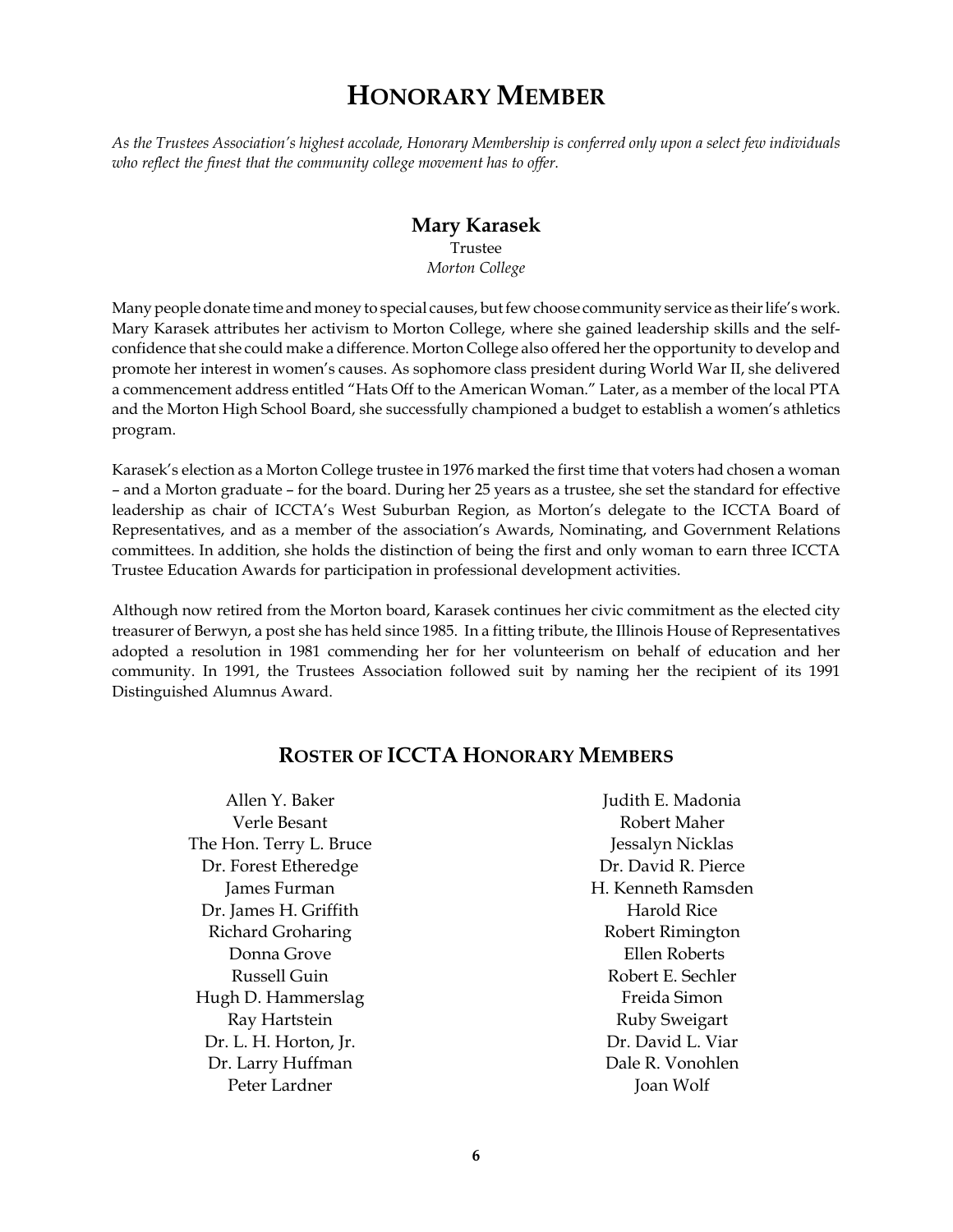# **GIGI CAMPBELL STUDENT TRUSTEE EXCELLENCE AWARD**

*Student trustees created this award in 1996 to recognize exemplary leadership by their peers. This honor is named after the late Gigi Campbell of Prairie State College, who ably served her fellow students with her spirited advocacy of educational opportunity.*

## **Carlos Vale**

*Elgin Community College*

Carlos Vale's connection to Elgin Community College dates back to his selection in 6<sup>th</sup> grade for the district's first Youth Leadership Academy class. As the college's first Latino student trustee, he actively participated in board meetings and workshops and represented ECC at meetings of the ICCTA, the Illinois Board of Higher Education, and at the National Legislative Seminar in Washington, D.C. He also created a web site to enhance the level of communication between students, trustees, faculty and administrators.

In addition to his campus duties, Vale was elected by his peers as chair of the Illinois Community College Board's Student Advisory Committee for 2003-04. He also served on the statewide committee to appoint the new president/CEO of the Illinois Community College Board.

Vale's interest in public service extends to the global arena as well. While in high school, he travelled to Japan as part of the Elgin Rotary's youth exchange program, and his future plans include pursuing an advanced degree in international relations.

## **OTHER GIGI CAMPBELL AWARD NOMINEES**

**DeCarlos Adams** *Richland Community College*

**Jimmy F. Cureton, Jr.** *Kankakee Community College*

**Kenneth "Knute" Ellingsen** *College of DuPage*

> **Erin Fauke** *Kaskaskia College*

**Lina Hoffman** *Oakton Community College*

**Matthew Mau** *Lincoln Land Community College*

> **Alice Navarro** *Morton College*

**Andy Simko** *Illinois Valley Community College*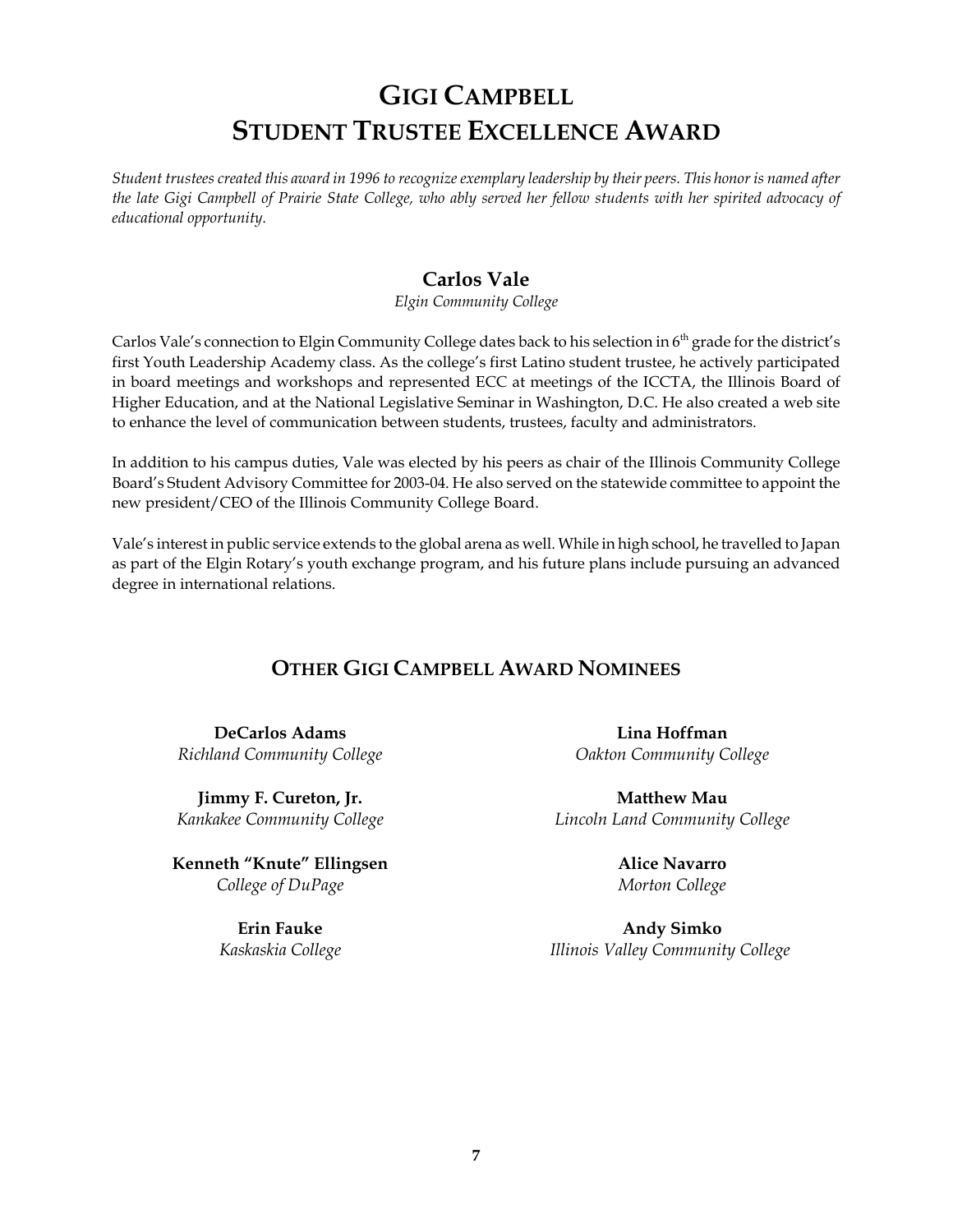# **BUSINESS / INDUSTRY PARTNERSHIP AWARD**

*This award recognizes an Illinois business that has built a successful workforce-training alliance with a local community college.*

#### **Dana Corporation**

*McHenry County College*

Dana Corporation knows the value of education. As one of McHenry County's top five employers, this brakeand-chassis manufacturer encourages its employees to spend at least 40 hours each year in job-related training. Not surprisingly, Dana has shopped around for customized programs -- but always comes back to McHenry County College for training. As an example of this eight-year partnership, Dana's McHenry Plant location began a mentoring program for new hires that decreased the turnover rate by 52 percent. "We believe that the cooperative efforts between McHenry and Dana Corporation has resulted in tangible benefits, both to the employees within our workforce, and to the members of the community around us," says Dana vice president Joe LaVarra.

#### **Fairfield National Bank**

*Frontier Community College*

In an attempt to address the limited training options for area students, Frontier Community College and Fairfield National Bank joined together to purchase and renovate an abandoned distribution center in mid-2002. Their efforts have transformed the facility into a new Workforce Development Center for the college, as well as an asset in the community's quest for additional jobs. Frontier has already added several new programs at the Center as part of a five-year plan to greatly expand its occupational curriculum. Says bank president (and Illinois Eastern Community Colleges trustee) Larry Rost: "The Workforce Development Center is a valuable card in the hand of city economic planners. In the meantime, the college is opening its doors to students that want short-term vocational opportunities in order to join the workforce quickly with goodpaying jobs."

#### **Freedman Seating Company**

*Wilbur Wright College*

The four-year partnership between Wright College and Freedman Seating Company has grown from a simple customized welding class to the birth of "Freedman University." Freedman University has all the elements of a traditional college but is based in the workplace setting. Employees can take courses in basic adult educational skills, vocational training, and personal growth areas. In addition, they receive reimbursement for credit classes, as well as a \$1,500 bonus each year while taking community college courses. Within the next five years, Freedman University (with the support of Wright College) plans to offer its manufacturing skill courses not only to current employees but to unemployed individuals in the community. "Our relationship with Wright College is one that we are proud of," says CEO Gerald Freedman.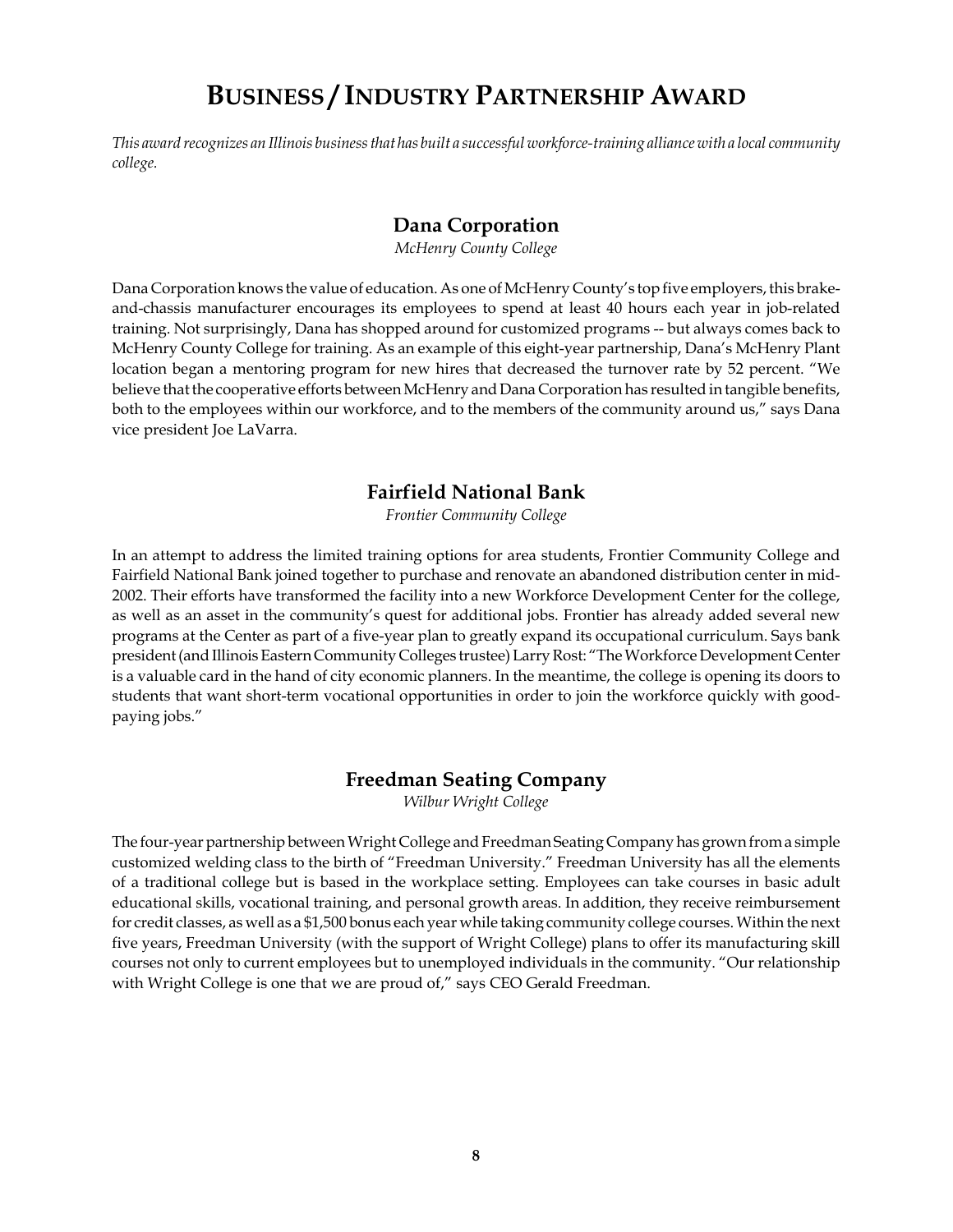#### **Good Samaritan, Inc.**

*Rend Lake College*

Sine 1987, Good Samaritan, Inc., has supported Rend Lake College through an annual scholarship program. In 2003, a "loan forgiveness program" was created by the college Foundation and Good Samaritan to address the dire shortage of nurses in southern Illinois. This project pays the educational expenses for 20 Rend Lake students to complete the LPN or ADN one-year nursing program. In turn, the students agree to work parttime for Good Samaritan Hospital while attending college, and to work full-time at the hospital for at least two years after passing their state board exams. "This program is so innovative that the American Medical Association has taken notice," says Good Samaritan president Leo Childers. "We are very proud of our association with Rend Lake College, which has been an invaluable long-term partnership."

#### **Holten Meat, Inc.**

*Southwestern Illinois College*

For the past four years, Southwestern Illinois College has offered an annual on-site professional development series for all members of the Holten Meat., Inc., management team. The program has expanded from a single seminar in 2000 to nine sessions in 2003. Participants review the company's mission and core values statements and concentrate on upgrading the collective and individual leadership skills needed to carry out the Holten mission. Company officials estimate that \$50,000 in savings has been realized due to increased employee retention and job satisfaction. As one individual on the training team stated, "Our concerns are handled more smoothly. The workplace just seems better."

#### **MasterFoods, Inc.**

*Lake Land College*

Lake Land College has offered workforce training to MasterFoods, Inc., for more than 20 years. In 2002, MasterFoods underwent a large-scale re-engineering that necessitated the retraining of the company's 350 employees – and launched a new line of business for the college. To assist MasterFoods in this effort, Lake Land became the first community college in the nation to work with software designer Talsico, LLC, to produce industry-specific work instructions using Process Picture Maps™ . The success of this new software led MasterFoods' parent, M & M Mars, to adopt PPMs™ in the development of work standards at 12 of its 15 North American Divisions. In addition, Lake Land has turned PPM™ production into a mainstream service, producing more than 700 PPMs for area companies to date. "We strongly support Lake Land College and applaud their contribution to workforce and economic development in the region," says Al Watson, MasterFoods' manager of operations.

#### **Olin Corporation**

*Lewis and Clark Community College*

The Educational Alliance between basic-materials manufacturer Olin Corporation and Lewis and Clark Community College has transformed both entities for the better. All of Olin's 4,000 employees at its East Alton complex have received training through the college. New and accelerated degree programs, scholarships for area minority students, and a shared Director of Technology position (housed at Olin) have been created. In addition, Lewis and Clark has adopted Olin's Total Quality Management strategies, resulting in a 10-year accreditation from the Higher Learning Commission. "When this strategic alliance was formed in 1995, Olin could not anticipate the commitment, vision and friendship that it would find in Lewis and Clark," says Olin executive Richard Hammett. "This partnership has surpassed our highest expectations."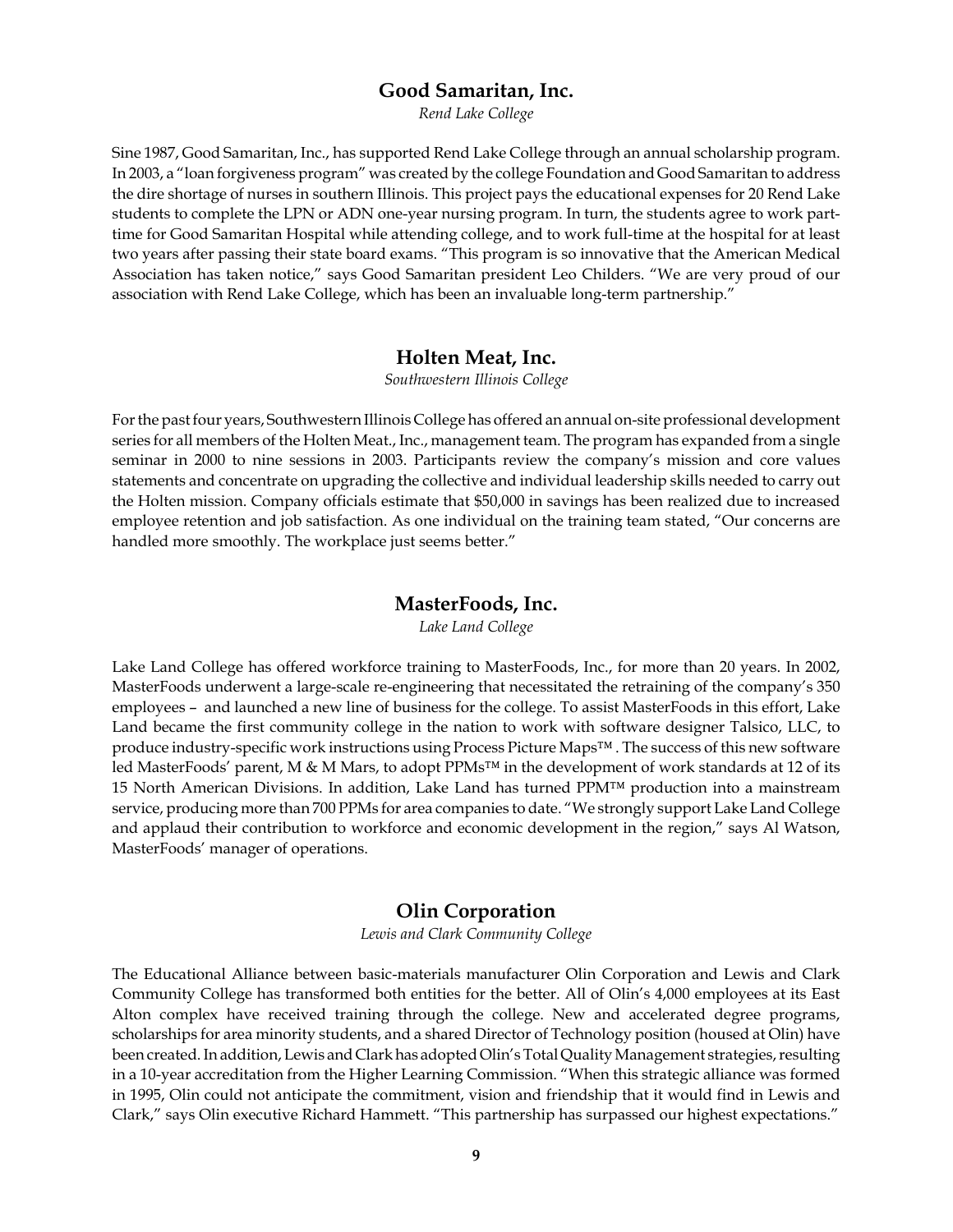#### **Palos Community Hospital**

*Moraine Valley Community College*

Palos Community Hospital and Moraine Valley Community College have joined together to increase both the number and quality of prepared healthcare workers in their shared region. PCH provides Moraine Valley students with state-of-the-art facilities for on-site clinical experiences. Hospital employees also serve as adjunct faculty and advisors for the college's health science programs. In return, Moraine Valley offers shortand long-term customized training for hospital staff in such diverse areas as radiation protection, case management, and computer skills. "We acknowledge the special relationship we have mutually enjoyed," says hospital president Sister Margaret Wright. "More importantly, we acknowledge the benefits spread to our community and the possibilities extended to young people who aspire to careers in healthcare."

#### **Rayovac Corporation**

*Sauk Valley Community College*

In 2003, Sauk Valley Community College was asked to discuss training options with an anonymous company that was considering building a major packaging and distribution facility in Dixon. When Rayovac Corporation committed to the 500,000 square-foot site, a new partnership was born. Sauk Valley and Rayovac personnel worked together to coordinate the plant's start-up so that all 250 new hires had completed a full week of training prior to beginning their jobs. The company continues to rely on Sauk Valley for training opportunities and is pursuing an internship program with the college's Industrial Technology department. "We look forward to a prosperous future and a lasting partnership with Sauk Valley," says Rayovac operation leader Steve Fraundorfer.

#### **St. Mary's Good Samaritan Hospital, Inc.**

*Kaskaskia College*

The partnership between Kaskaskia College and St. Mary's Good Samaritan Hospital has truly stood the test of time. The two have collaborated since the early 1970s, when SMGSI (the largest employer in Centralia) assisted with the development of the college's nursing program and provided classroom space until the appropriate clinical facilities were constructed on campus. Most recently, the hospital has formed a regional consortium to support the hiring of two new nursing faculty and to fund nursing scholarships at the college – resulting in a 33 percent increase in Kaskaskia's nursing enrollment. "We believe that our partnership with Kaskaskia College has been a plus for SMGSI, for the College and for the community we serve," says St. Mary's Hospital president Bruce Merrell.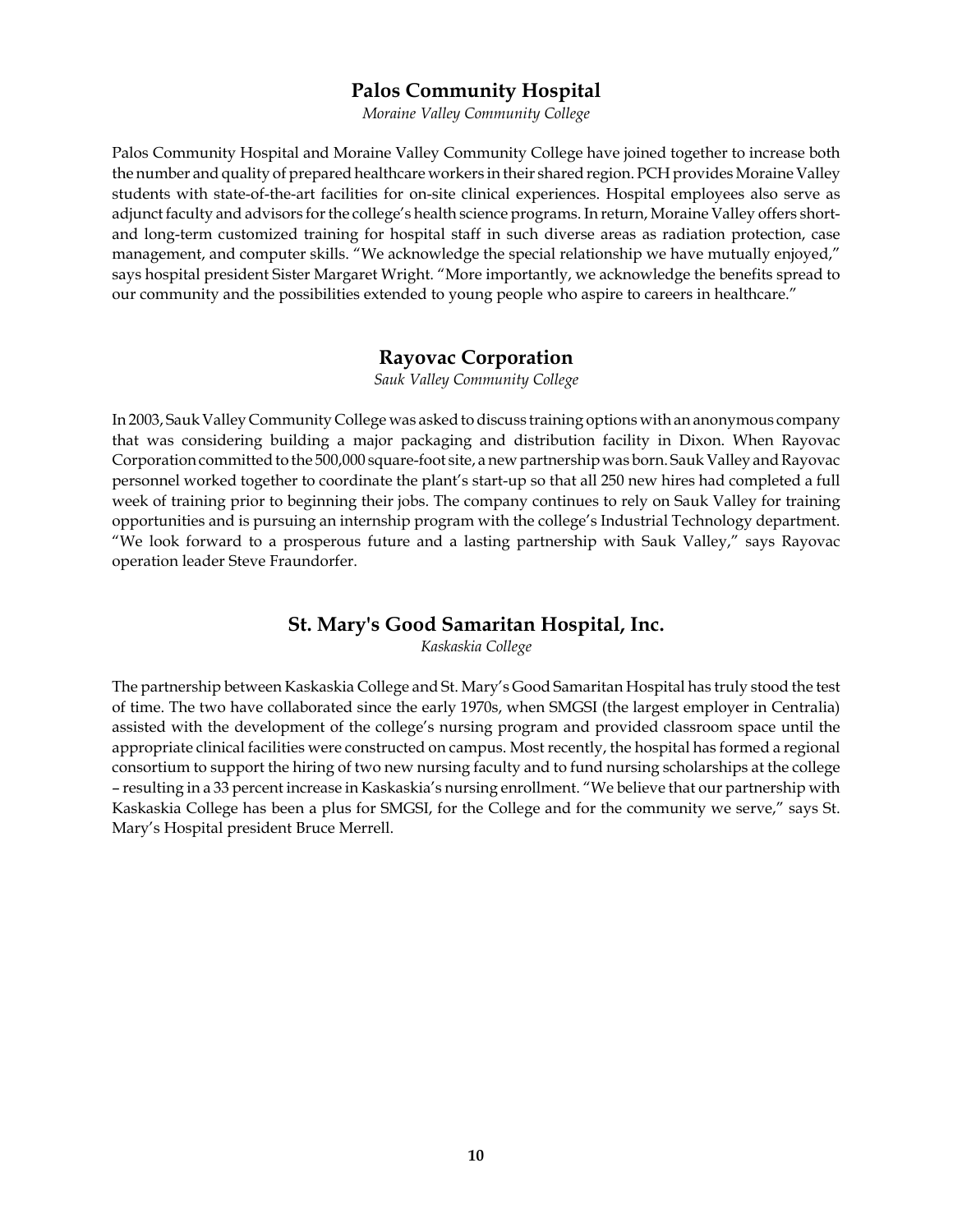# **LIFELONG LEANING AWARD**

*Established just this spring, ICCTA's Lifelong Learning Award celebrates the accomplishments of Illinois' community college students over the ago of 50. Nominees must be currently enrolled students who have completed at least six credit or non-credit courses at an Illinois public community college.*

#### **Lester F. Catlin**

*Moraine Valley Community College*

A veteran of World War II, Lester Catlin's family and work responsibilities had prevented him from taking advantage of the G.I. Bill. Then he read in *Reader's Digest* that education might help stave off Alzheimer's disease. In 1996, after 50 years of dreaming of a college education, he marched into the halls of Moraine Valley Community College to take a writing class. Now at age 83, he is pursuing his master's degree in English literature at Governors State University – and continuing to take classes at Moraine Valley. "My only regret is that I didn't start my education sooner," Catlin says. "My thanks to the great staff, teachers, and most of all, my fellow students at Moraine Valley, who helped to get me started down the path to rediscovered youth."

#### **Alvin E. Childress**

*Shawnee Community College*

After 30 years in the funeral home business, Alvin Childress enrolled at Shawnee Community College in spring 2001 to learn basic computer skills. Not only has he achieved that goal, but he has completed 57 credit hours of course work and now tutors students in the computer systems degree area. "I began taking introductory computer courses to stay abreast of the technology that my children would be using and fell in love with the 'people of Shawnee Community College,'" says Childress. "I have gained so many wonderful experiences throughout my lifetime and being able to attend a community college has definitely been one of those opportunities."

#### **Patricia Johnson**

*Frontier Community College*

A native of Liverpool, England, Patricia Johnson's grade-school education was cut short by the daily bombings of World War II. Nearly 60 years later, her adult children encouraged her to return to school and give Frontier Community College a try. "Somehow or other, to my amazement, at the advanced age of 72 years, I found myself the proud recipient of an associate degree,"says Johnson, who was also selected to be the student speaker at her graduation. "Of course I am still attending classes and will probably do so as long as I am fit enough to get there, see the blackboard, and hear the teachers. Frontier has become a sounding board for my mind and I feel there are no boundaries to the knowledge I can glean."

#### **Jane Kappes**

*Parkland College*

As a high school senior, Jane Kappes toured Parkland College in 1971 but opted to enter the workforce and raise a family instead. Her work assisting students as a high school guidance secretary led her to return to Parkland for computer training. Taking two classes each semester, she has maintained a perfect GPA and is using her community college as a stepping stone to a bachelor's degree. Her Parkland experience has also made a difference in her new job as assistant to the Finance Department chair at the University of Illinois, where she has been promoted twice in three years. "As a top priority, I have instilled the need for continued education throughout the lives of our three children," says Kappes. "Now at age 50 it is my turn."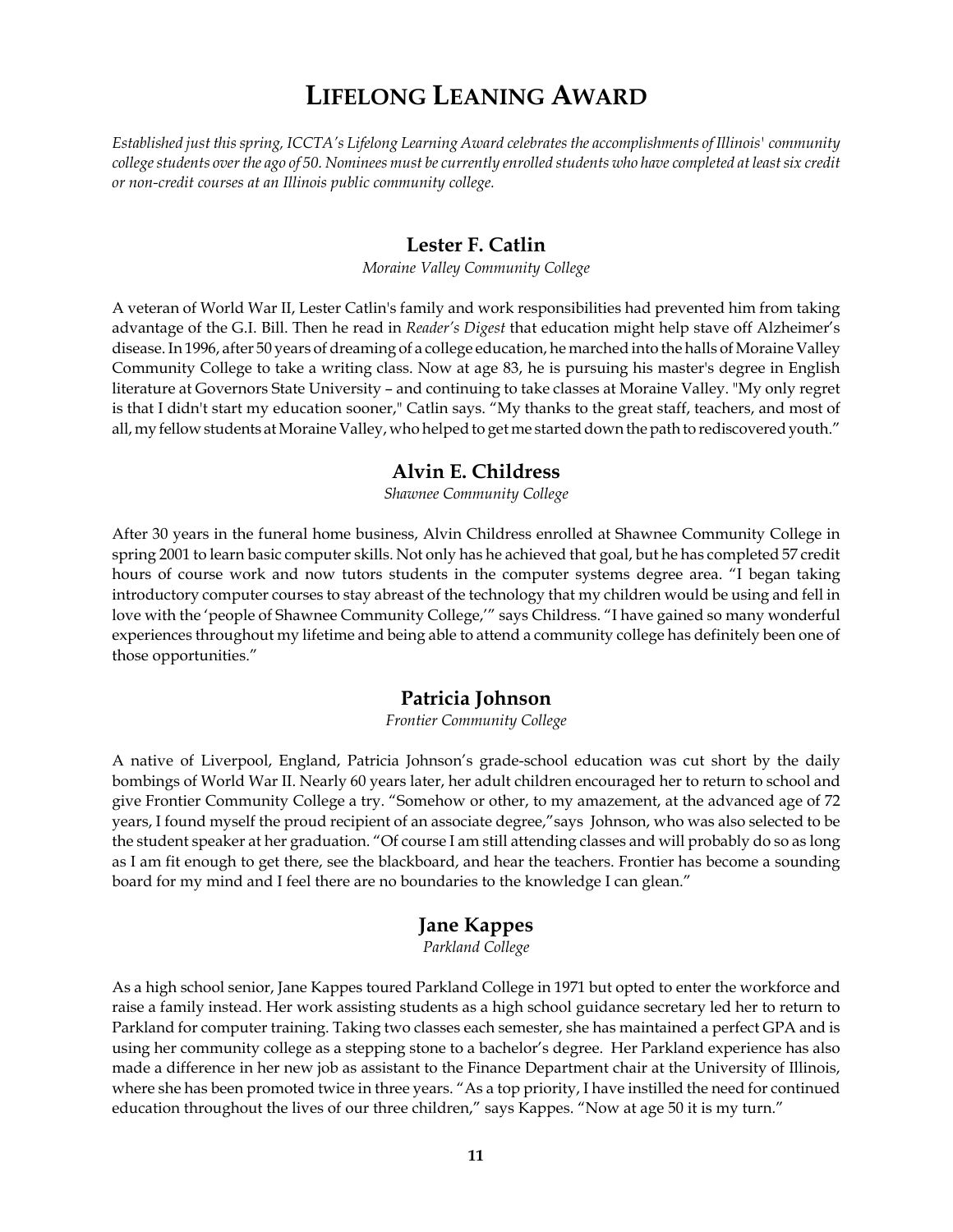#### **Jane Katz**

#### *Southwestern Illinois College*

After successful careers as a music teacher and a real estate broker, Jane Katz decided to pursue the study of art. Since first enrolling in the spring of 2000, she has welcomed her 80<sup>th</sup> birthday and earned 30 credit hours at Southwestern Illinois College. "This has nothing to do with donating your time," wrote Katz in a journal that prompted her instructor to add that activity to his class requirement. "It has to do with the drive of productivity that I have always enjoyed. The challenge is to be creative and to reactivate my mind . . . . Yes, I can't get around as well as I used to, but this class has taken me out of myself. I find myself competing in an educational setting and to me it's very exciting."

#### **Edna Olson**

*Illinois Valley Community College*

"After graduating from high school in 1966, I had planned to pursue a career in what was then known as 'Commercial Art,'" says Edna Olson. "However, my parents persuaded me to go into a more stable profession, and since there were few opportunities for women at that time except 'secretarial' work, I entered Illinois Valley Community College in the Secretarial Science program. I graduated in 1968 with an associate degree." Over the next 30+ years, she continued to take classes at IVCC. After her company's plant closed in 2002, she returned to college full-time to fulfill her lifelong dream. Last month, at age 55, Olson received her second associate degree, this time in graphic design technology.

#### **Mary Pennington**

*Kaskaskia College*

For the last six of her 68 years, Mary Pennington has volunteered as an adult literacy tutor at Kaskaskia College. She has taken five non-credit courses to improve her tutoring skills, as well as two credit courses in music for her own personal enrichment. "I believe that education is the key to saving our young people and our communities," says this former elementary school teacher, who also works full-time at the family insurance agency. "If everyone could read, then they would have better opportunities to have a successful life. I am totally committed to literacy and lifelong learning. I have found time in my busy schedule to return to college. I am learning so many wonderful things and I want that for everyone."

#### **Alice Roach**

*William Rainey Harper College*

Alice Roach celebrated her 94<sup>th</sup> birthday on June 13. Despite two knee replacements and a pacemaker, she has taken aquasize classes at William Rainey Harper College for the past 23 years. In fact, she considers Harper's water aerobics program to be such an important part of her health routine that she has led four petition drives to keep the class going when it was on the verge of cancellation. "It's fun and very good for you, and the pool accommodations are excellent," she told the *Daily Herald*. "Everyone is friendly." Roach has also assumed the unofficial role of senior advocate on campus, serving as an advisor to the late Harper president Paul Thompson and supporting the college's successful referendum in 2000.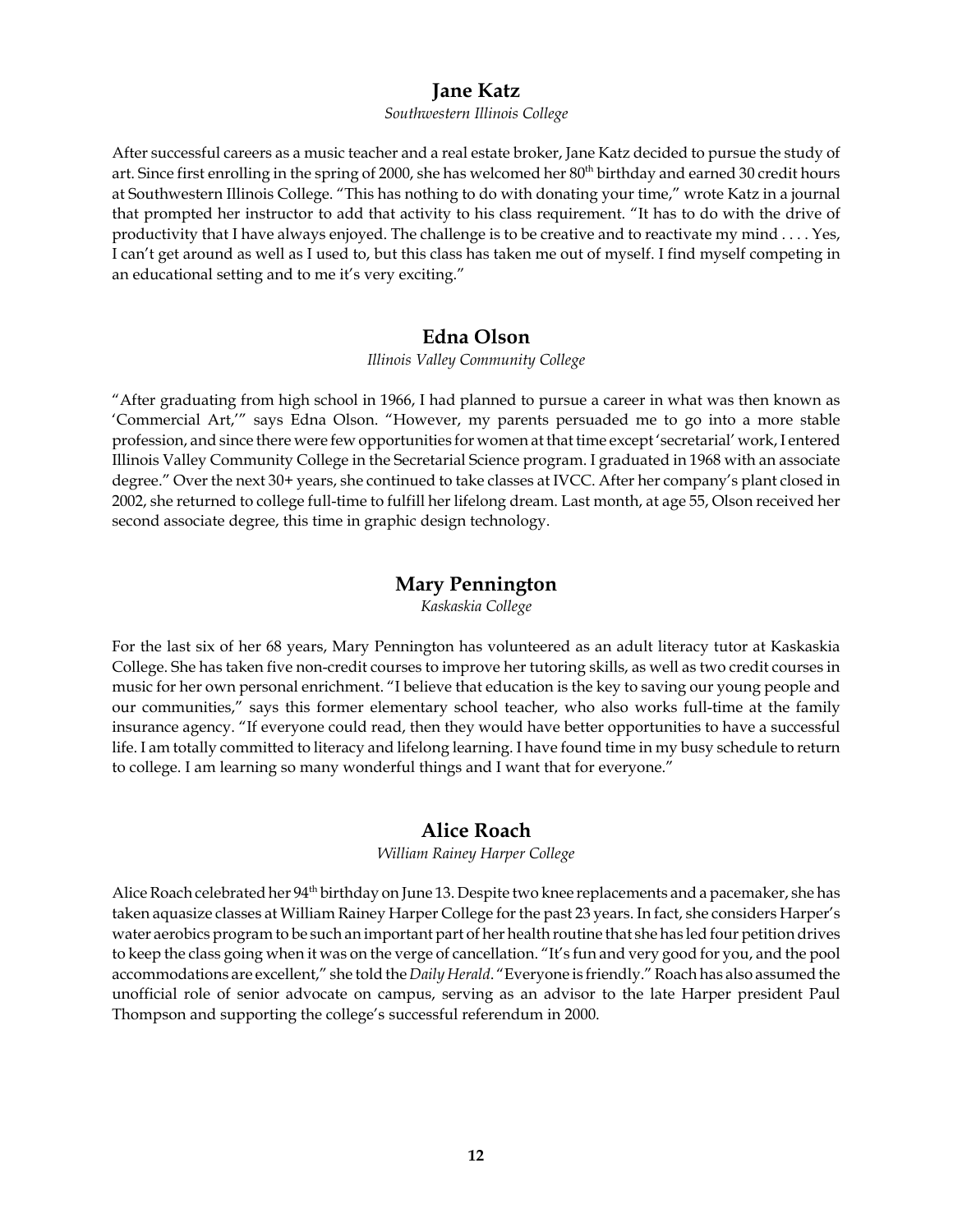# **PAUL SIMON STUDENT ESSAY CONTEST**

*Named after the late U.S. Senator (and founder of the direct student loan program), this competition is open to all students at ICCTA member colleges. This year a total of 26 entries were received from community colleges across the state.*

#### **1st place essay Julie K. Stoneburner** *Oakton Community College*

#### "How Has My Community College Experience Changed My Life?"

Confidence – *that* was something I was sorely lacking nearly five years ago as I took my first class at Oakton Community College. I knew that I wanted to help others and that nursing was my calling, yet the mandatory math and science classes seemed overwhelming. This first hurdle in order to qualify for years of additional coursework appeared, at best, to be a formidable challenge. I'd sworn off math for life in high school and, if it hadn't seemed like such a harrowing experience then, it might have seemed funny now, but I was anything but amused.

Somehow I enrolled and successfully completed several courses while diligently avoiding my math placement and chemistry requirements. In retrospect, I now believe that I was building up newfound confidence with each additional course. Finally, no longer being able to put off the inevitable, I rapidly became a familiar face in the Learning Center for extra math help, seeking the bottom line: confidence. The availability of the facility and the kindness of the staff were a welcome port in my storm. My chemistry course also proved to be a great experience, largely due to the engaging instructor who was always available for extra inquiries. Imagine my surprise when I tested two levels higher than necessary on the math placement exam and received an "A" in my eight-week summer chemistry course! I felt like the scarecrow in *The Wizard of Oz* when he finally gets his brain. "The square of the hypotenuse is equal to the sum of the squares of the two sides." Confidence? You bet!

During that same period, my husband lost his job with the University of Illinois and continues to be unemployed, regardless of his experience and his MBA. Talk about our lives being changed! In addition to persevering through this coursework, I also became the main income and benefits provider for our family of seven. Pursuing a nursing dream was no longer simply a dream, but is now a necessity.

I am awaiting an acceptance letter from the nursing department at Oakton for a fall 2004 entry. I have completed every core nursing class as well as the prerequisites. What used to be a middle-of-the-road grade point average is now a 4.0. I scored in the 95<sup>th</sup> percentile on the National League of Nursing exam; far surpassing my high school standardized test results. These achievements did not occur spontaneously, but through a slow and consistent increase in not only my education, but in my overall confidence level.

This newly found confidence in my math and science abilities continues to propel me down this path. As I stand on the threshold of only four more semesters remaining in my quest to be a nurse, I feel that I am ready. The confidence I have developed from my experiences with the staff and resources at Oakton Community college will translate into a rewarding new career for me and better healthcare for the patients that I serve.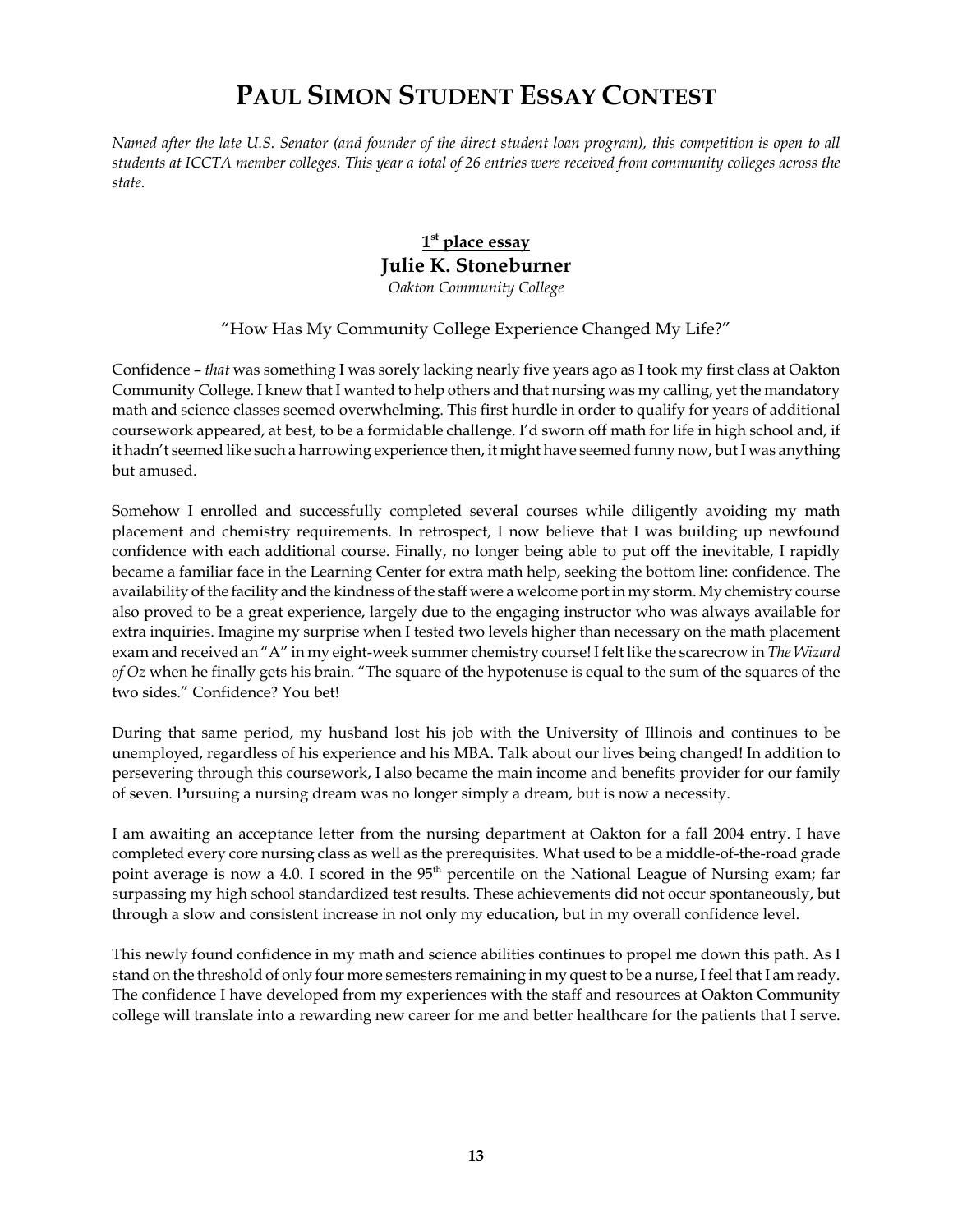## **Honorable Mention Jeanne Meyers**

*Kaskaskia College*

#### "Community College Instills Confidence"

As I approach the steps of Kaskaskia College, I am overcome with a feeling of doubt. "What am I doing here?" I thought. It has been 27 years since my body last occupied a desk in a classroom. But that was high school; that was another life; that was when I thought of school as a waste of time. So here I stand in the looming shadow of an intimidating metropolis, feeling quite insignificant, somewhat insecure, and suddenly very alone; yet there was that spark of excitement for the unknown. That spark was all it took to ignite the fire of desire to learn that had been snuffed for so long while I was busy making a living.

Due to work-related injuries, I had lost my job. With the old saying "when one door closes, another one opens" in mind, I was ready to open that door. I took a deep breath, reached for the door handle, and opened the portal to a whole new and exciting world. The atmosphere was warm and inviting. Everyone was busy, but not too busy to notice me, and I was soon walked through an entire process of registering for school.

Each semester my self-confidence grows and now, as I am advancing near the school, the buildings seem to envelope me in a warm, welcoming embrace. I can't wait to see all of my friends from the previous semesters, and I am filled with the anticipation of meeting new ones. I am thoroughly enjoying my life as a college student and I feel 10 years younger – my husband affectionately accuses me of being in my second childhood. After working all of my life and raising twins, I have to admit that it feels good to be Jeanne, rather than Mom or just another dockhand at UPS. The feeling of expressing ideas and having someone listen to them is enthralling, to say the least.

I am now in the middle of my fourth semester, feeling confident with my school work and taking my education seriously. It seems that each semester I have redefined my self, metamorphosing from the insecure woman who was unsure of her capabilities into the self-confident student that I have become. Today, as I approach school, I feel big enough to reach my arms around those brick buildings and squeeze them in a great big hug, absorbing all of the knowledge contained within their walls.

At times I have wondered why I had been so apprehensive about coming back to school, and I have wished that I had started my higher education sooner. But then I realized that now *is* the right time for me, and I intend to make the most of it. My community college has given me the confidence to succeed.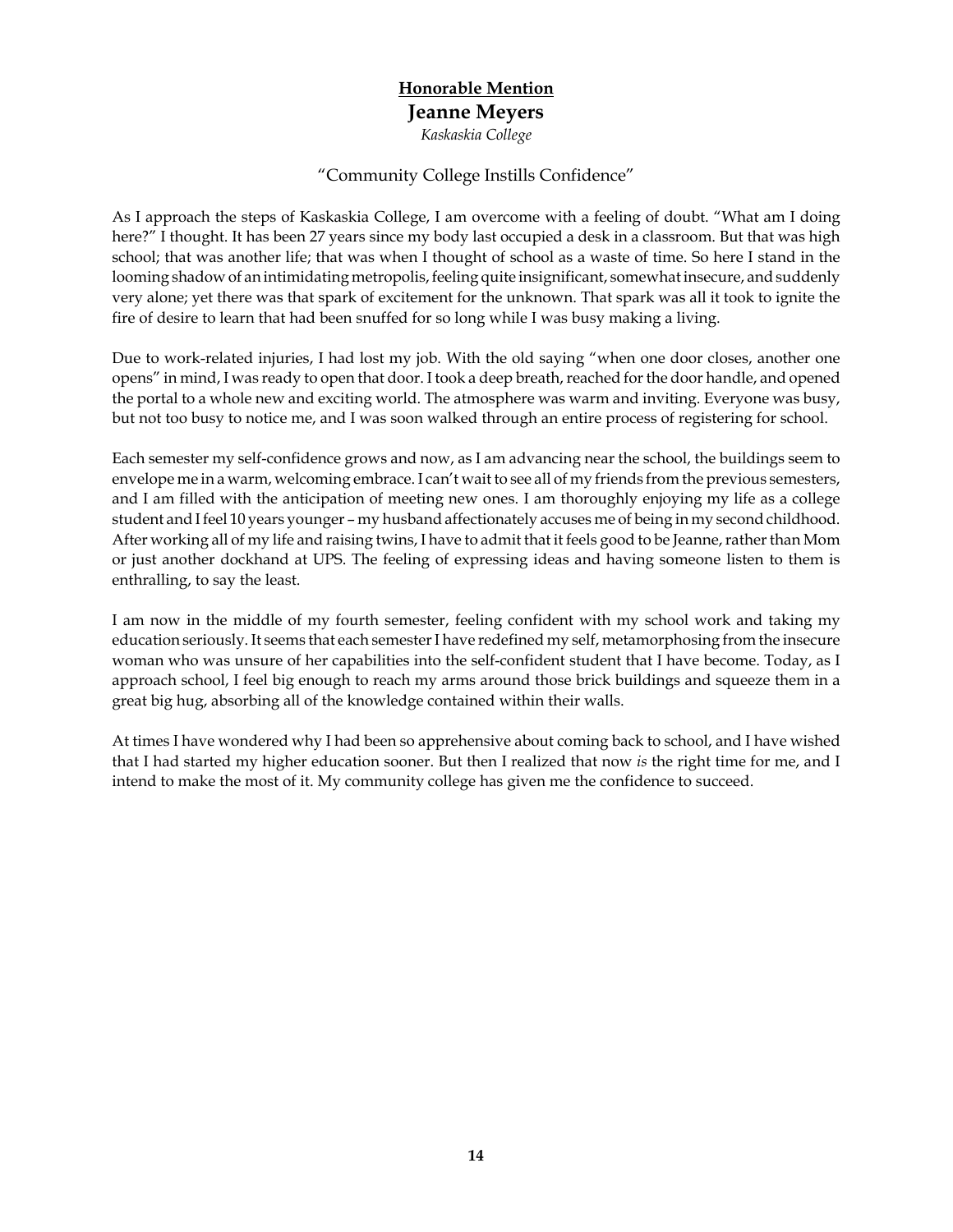# **COLLEGE BOWL**

*Nicknamed "the varsity sport of the mind," College Bowl features fast-paced question-and-answer competitions between teams of students. Statewide College Bowl tournaments have been co-sponsored by ICCTA and the Illinois Community College Student Activities Association since 1993.*

## **1st Place Prairie State College**

Linda Dethloff, coach Alfred Wong, captain Brian Diachenko Elizabeth Weihert Rachel Martin Corrie Sharp

## **2nd Place Elgin Community College**

Jarrig Visser, coach Erin Hanks, captain Matthew Bergholt Bradley Van Winkle Michael Storey Joshua Roney Christopher Schoenherr

#### **3rd Place Frontier Community College**

Kathy Doty, coach Robert Black, captain Jeremy Winter David Higgins Elizabeth Curtis-Robinson Dustin Windes

#### **All-Star Team**

(individual high scorers) Erin Hanks, Elgin Community College Brian McAuliffe, Oakton Community College Alfred Wong, Prairie State College Elizabeth Weihert, Prairie State College David Graff, John A. Logan College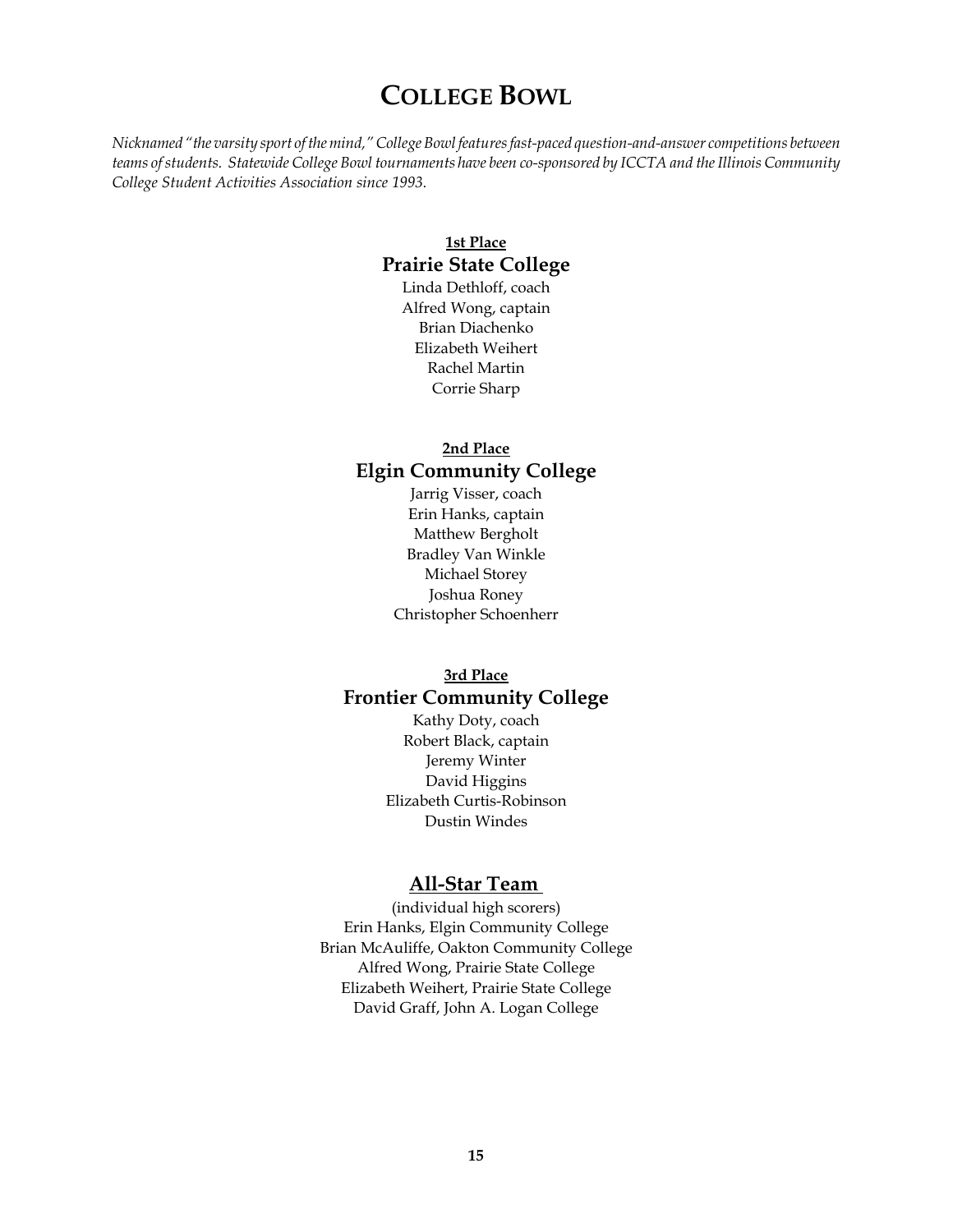# **PACESETTER AWARD**

*The Pacesetter Award honors those individuals who have graduated from an Illinois community college within the past five years. Taking advantage of the unique educational opportunities provided at reasonable costs, these recent alumni began their journey toward their personal or professional goals at their local community college.*

#### **Bonita Bear**

Human services technician • Cunningham Children's Home *Parkland College (2000)*

"When I divorced, my three sons and I left the only home we had ever known," recalls Bonita Bear. "Times were tough. I worked two low-paying jobs trying to support my family, with no possibility of advancement. Then I made a decision that I should have made years ago. I decided to enroll in classes at the local community college." Bear was one of the first students to enroll in Parkland College's human services technician program in 1999. Her Crisis Intervention training was put to the test in March 2000, when she saved the life of an elderly woman and a group of school children and helped apprehend a murder suspect. "I truly believe that things happen for a reason," she says. "It is because of a positive community college experience that I am here today. Parkland College has given me the courage, confidence and inspiration to continue my educational journey."

#### **Ashlee Cunningham**

Pharmacist • CVS Pharmacy / Walgreen Drug Store *Danville Area Community College (1999)*

"I would not be where I am today if it had not been for Danville Area Community College," says Ashlee Cunningham, whose grandfather and mother were technology instructors at the school. "I have dreamed of becoming a pharmacist since I was in the third grade. Unfortunately, I came from a family of five children, four of us were of college age at the same time, financial aid is not available to pharmacy students, and paying out-of-state tuition on my own for the six years it takes to complete a pharmacy degree was out of the question." Taking classes at DACC allowed her to save money for her graduate studies and prepared her for the advanced coursework ahead. Since earning her doctorate in pharmacy in 2003, she has received both an Illinois and an Indiana pharmacy license and holds two professional pharmacist positions.

#### **Chad Cunningham**

Teacher's assistant • Central Junior High School *Illinois Central College (2002)*

At just one year of age, Chad Cunningham was diagnosed with cerebral palsy. His parents were told he would never walk. With his parents' love, the support of Easter Seals, and his own determination, he not only learned to walk but earned his driver's license, graduated from high school, received his associate degree from Illinois Central College, and now travels from coast to coast as this year's national spokesperson for Easter Seals. He also works as a teacher's aide for students with learning disabilities, where he serves as a role model for children dealing with challenges similar to those he faced as a youngster. "This journey would never have been possible if not for the skills and knowledge that I acquired while earning my associate degree at ICC," says Cunningham.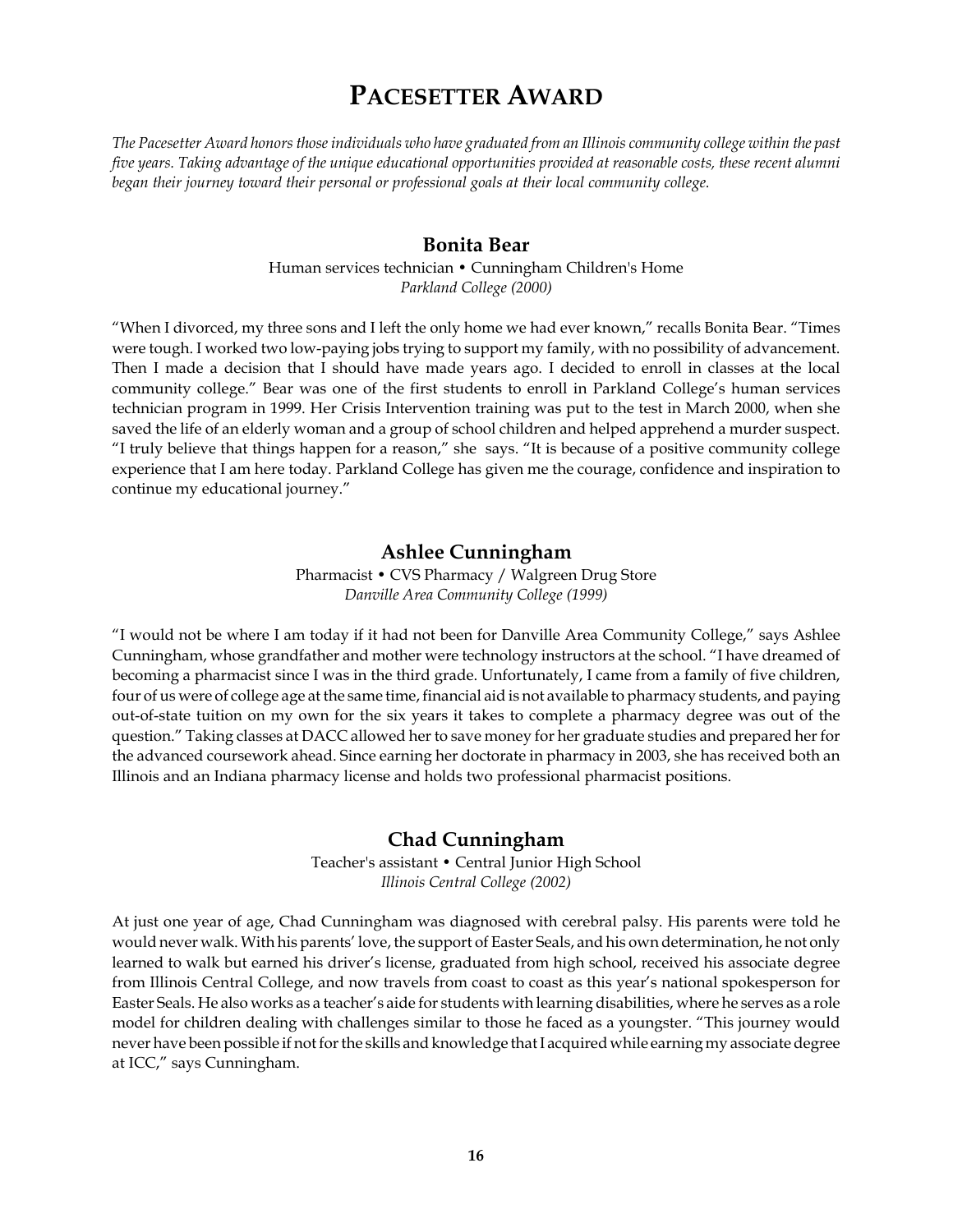#### **Damon Harbison**

Radiation therapist and chief mentor • St. Louis University Hospital *Kaskaskia College (1999)*

As a chief mentor for one of the country's top medical facilities, Damon Harbison is responsible for assigning and teaching 200 mentors. His efforts have led to a dramatic reduction in staff turnover. He has also made his mark in the area of patient care by designing equipment to provide cancer patients with greater comfort while receiving treatment. Harbison credits this success to Kaskaskia College, where he was president of the Radiology Club and a Student Ambassador. "Kaskaskia College unveiled my natural ability to lead others," he says. "I can honestly say that my life would not be what it is today without my experiences from this Illinois community college. It was at Kaskaskia College that I developed my drive to succeed."

#### **Laura Kaltenecker**

Pastry chef • Isabella's Estiatorio *Elgin Community College (1999)*

Laura Kaltenecker had wanted to be two things when she grew up: a veterinarian and a chef. She went to veterinary school first, working as a veterinary technician for 13 years before deciding to pursue a new career with the help of Elgin Community College. In 1999 she earned her pastry certificate and will receive her associate degree in December. Last year she competed in front of more than 1,000 professional chefs to win the American Culinary Federation's Junior Chef of the Year award. "Elgin Community College truly changed my life," says Kaltenecker, who aspires to open her own upscale restaurant with her husband (also a chef). "I have traveled nationwide and abroad with school and have a wonderfully challenging career that I appreciate every day. I hope I can have enough experience to become a teacher there myself one day."

#### **Joyce Kirkland**

Youth services specialist • DOVE, Inc. *Richland Community College (2002)*

Joyce Kirkland spent 13 years as a volunteer and board member of DOVE, a Decatur-based domestic violence agency, before joining the staff as youth advocate and prevention educator. She attributes this life change to her local community college. "After many years in the workforce and many years away from academics, I reached a turning point in my life that brought me to Richland Community College," she says. "When I think back on my experience at Richland, a mental image appears of my 'cheering section' -- the faculty members who I came to respect and who challenged me to do my best. How fortunate I was to have such wonderful people behind me. How fortunate current Richland students are to have those same people behind them!"

#### **Linda P. McMahon**

Human resource accountant • McHenry County Government Center *McHenry County College (1990 and 2000)*

Linda McHahon's college career has been full of "firsts." A first-generation student, she originally graduated from McHenry County College with an associate degree in 1990, returning in 2000 to earn three certificates in microcomputer programming and accounting. She was the first student to join the school's new Accounting Advisory Committee and served as the first chair of the MCC Alumni Advisory Council. Most recently, she was appointed as the first AAC liaison to the college foundation board. "Even to this day, I find more opportunities opening up before me because of my continued association with the community college experience," says McMahon. "Learning is for life and a community college has the resources and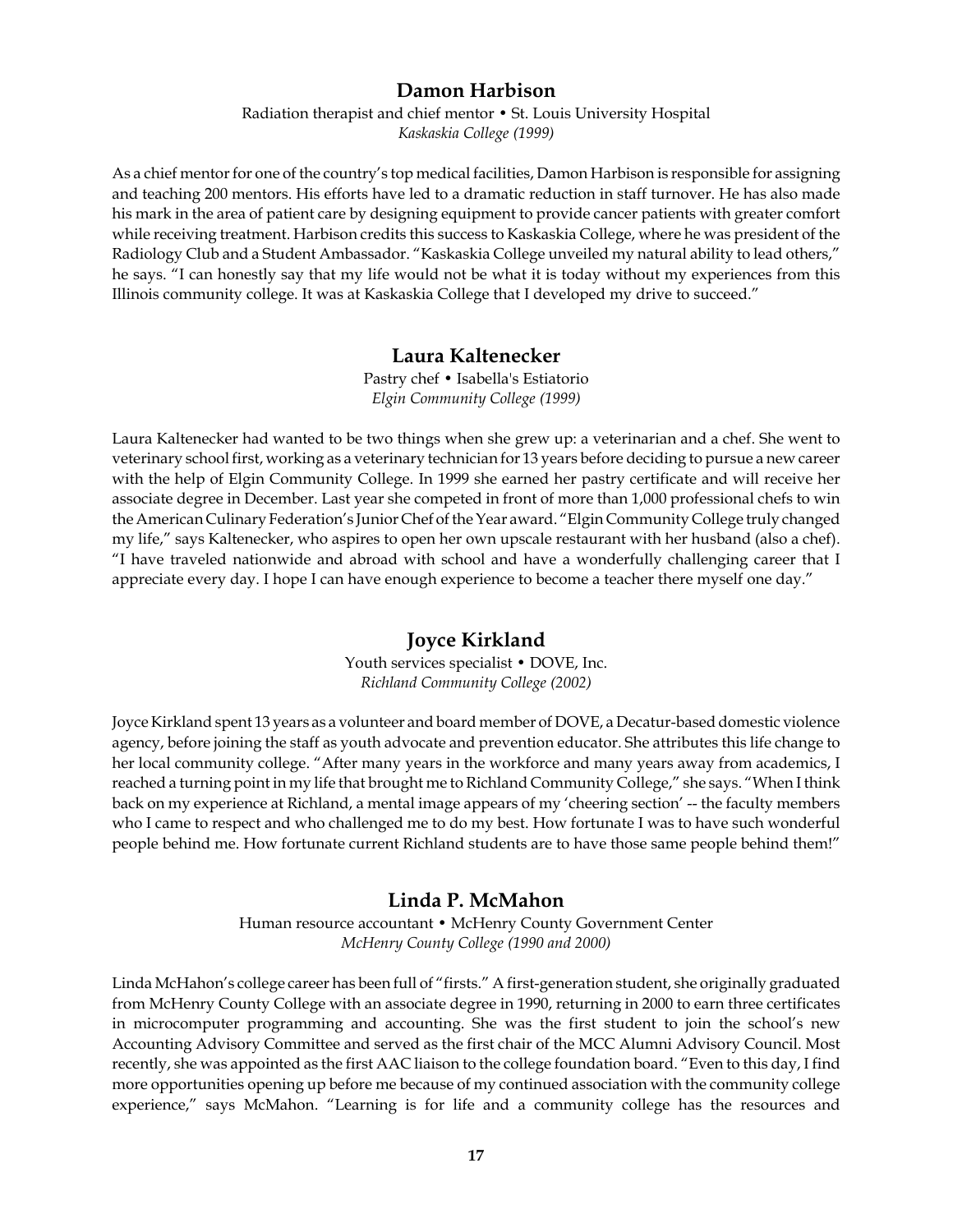opportunities to facilitate that lifelong journey. For that, I'll be forever grateful."

#### **Jed Nelson** District aide • Office of U.S. Rep. John Shimkus *Southeastern Illinois College* (1999)

Jed Nelson's education at Southeastern Illinois College prepared him well for a public-service career dealing with a variety of audiences. "People in my line of work are often thought of as being out of touch with the problems of everyday working men and women," says Nelson, who supervises casework and constituent services for a 16-county area in southern Illinois. "Indeed, some of us are. But those of us who spent some of our formative years in a community college have an advantage over the others. We have been there, we have seen the struggle of our neighbors, and we carry with us that extra determination to make things better for them and for all in our communities. It is an experience that made a true difference in my life."

#### **Patricia Tessmann**

Senior executive assistant • Baxter Healthcare Corporation *College of Lake County (2003)*

"In 1988, I went to work full-time and realized that the office had passed me by," recalls Patricia Tessman. "The computer was the up- and-coming form of technology. I didn't even know how to turn one on." Turning to the College of Lake County, this mother of six took 13 years to complete her associate degree and earned three certificates as well. Her desire to further her education also helped her move up the corporate ladder from file clerk to her current position. "I truly believe that if I had not been in pursuit of a degree when applying at Baxter, an interview would not have been possible," says Tessman. "Obtaining an associate degree had been my dream since I was 15 years old. Thank you, College of Lake County and your faculty members, for making my dream come true."

#### **Maria Valarezo**

Graduate student • University of Chicago Graduate School of Social Service *Kankakee Community College (2000)*

As a 13-year-old cancer patient, Maria Valarezo already knew what her life's vocation would be – to become a social worker on a pediatric oncology unit. When it came time to choose a college, her decision was equally simple – to enroll at Kankakee Community College. "People told me that I should go away to school, but I knew I could get a great education at KCC and it was so close to home I couldn't pass that up," says Valarezo. "My only regret at KCC is that I didn't have time to take all of the classes I wanted. There are professors I would like to take a class with again, and I have always wanted to take a photography class. When I finish graduate school, I hope to work in the Kankakee area as a social worker. I know I will be busy, but I would like to try to find time to take that photography class."

#### **Mark Weber**

Undergraduate student • University of Illinois at Urbana-Champaign *Moraine Valley Community College (2003)*

Mark Weber says that "Moraine Valley Community College gave me an opportunity that other institutions would not. My transcripts had predicted a student who would be unable to succeed in higher education. But I was able to prove to myself and to others that college was for me." By earning his associate degree with honors and volunteering for numerous campus activities – including terms as student trustee and as student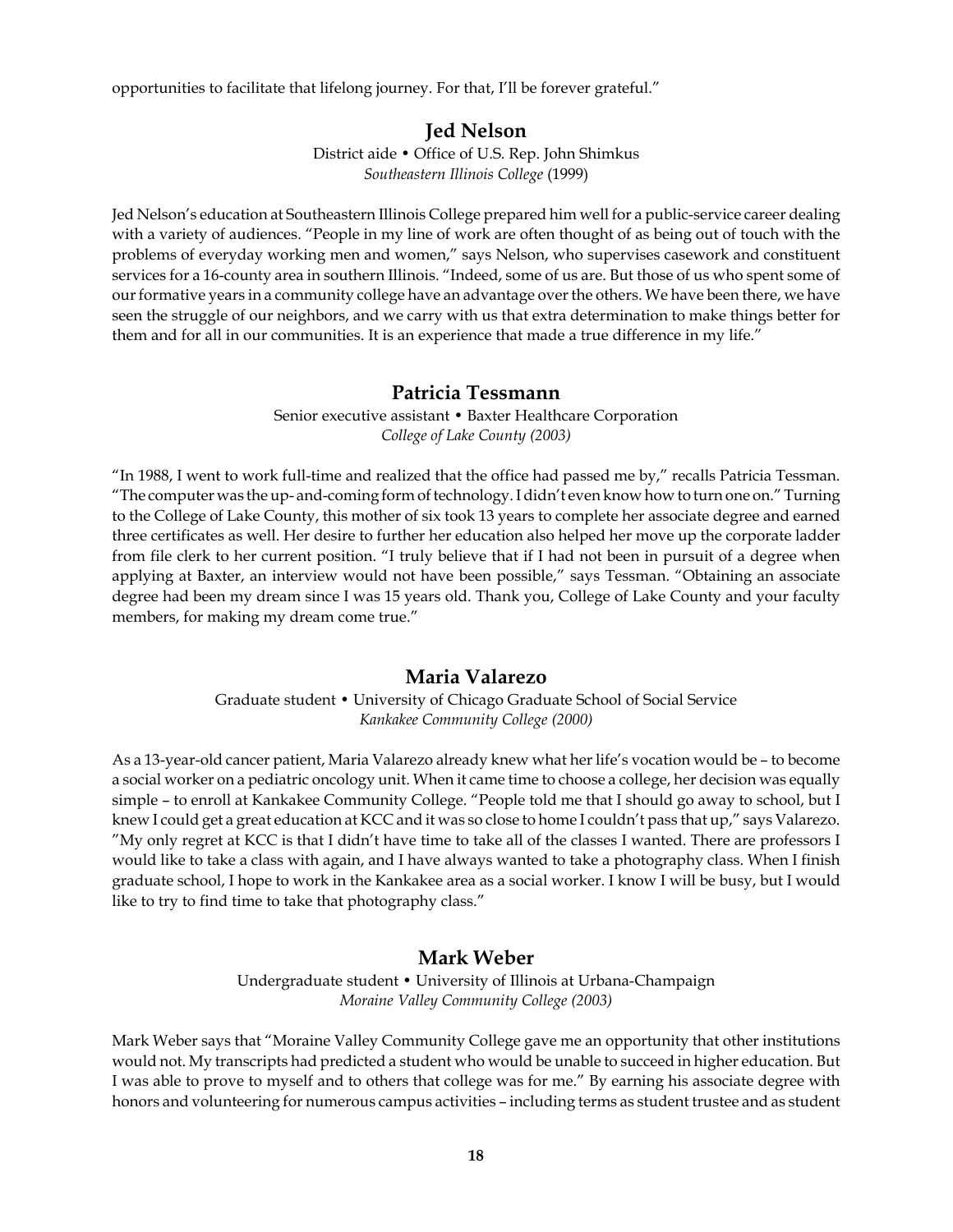member of the Illinois Community College Board – he gained the academic and leadership skills necessary to excel. Weber has now set his sights on a law career. "I look back and wonder what would have become of my life if it were not for Moraine Valley and its ability to serve those who need help the most," he says.

#### **Megan M. Wiles**

Strategic marketing assistant • AXIOM Marketing & Advertising *Frontier Community College (2002)*

Megan Wiles' decision to attend Frontier Community College was influenced by a health condition. "I had been taking summer classes at my community college while in high school, so as a compromise I decided to attend the community college following spinal fusion surgery and not go away to a university," says the former cheerleader. "In just one year I completed my associate degree and was ready to move on to a university." Frontier also prepared her for her future career; while still a college senior, she was offered a permanent position at a top advertising agency after completing a summer internship in marketing research. "My community college experience allowed my body to heal but most importantly gave me the opportunity to look inward and examine my strengths and weaknesses, establish new goals, and re-evaluate my priorities," says Wiles.

#### **Jon Roger Williams**

Flight nurse and regional nurse educator • Air Evan Lifeteam *John A. Logan College (2000)*

"The education I received at John A. Logan College has launched me on a whole new career and allowed me to be successful in my chosen profession," says Jon Roger Williams. "I'm proof of the fact that you really can teach an old dog (or coal miner) new tricks and of the impact that community colleges have on lives and the communities they serve." In 1998, when Williams' future in the coal industry became uncertain, the opportunity to attend Logan gave him a fresh start. "Earning my LPN certificate resulted in my employment as an emergency department nurse and enabled me to continue on in the nursing program at the college. The excellent, affordable training I received at JALC placed me on a career path that has allowed me to provide well for my family, to remain in southern Illinois, and to fulfill my career dream of becoming a flight nurse," he says.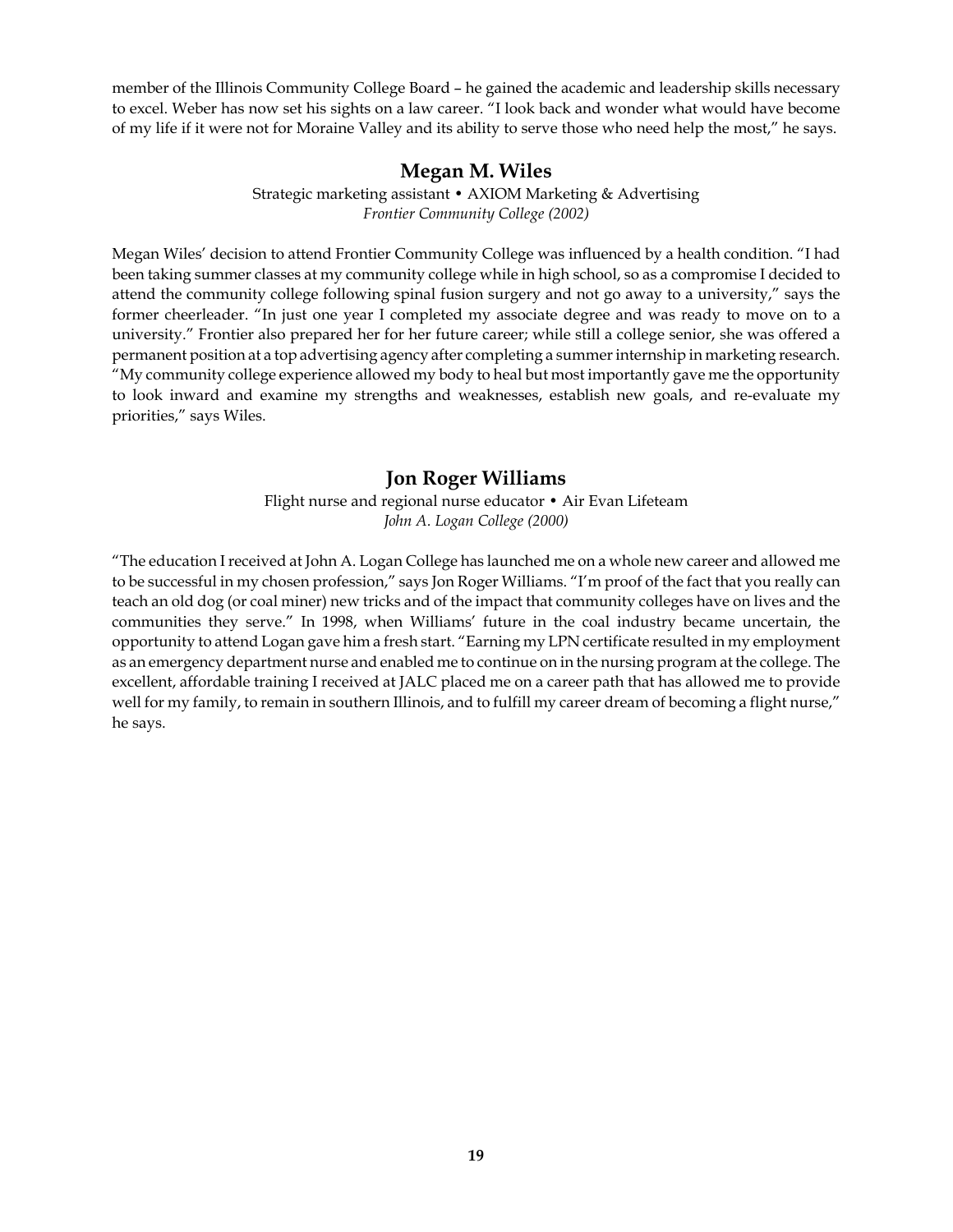# **DISTINGUISHED ALUMNUS AWARD**

*This honor symbolizes the accomplishments of those individuals who graduated from Illinois' community colleges more than five years ago. Many have achieved success in artistic, technical and humanitarian endeavors; others have found personal fulfillment through higher education.*

#### **David Burns**

Biology instructor • Carl Sandburg College *Carl Sandburg College* (1989)

Encouraged by his sister, David Burns came to Carl Sandburg College as a non-traditional student with a young family and few prospects. "Over the next couple of years, my life changed in many ways," he says. "I learned that I was much brighter than I gave myself credit for. I also learned how to learn." He then transferred to Knox College, where he lettered in two sports and made the National Dean's List. While a graduate student in biology, he was awarded an Illinois Minority Graduate Fellowship and taught part-time at Sandburg. In 2003 he accepted a full-time position at his alma mater. "I love teaching, especially in the community college atmosphere," Burns says. "Even more important is that I got to come back to where it all began. Everyday I enjoy seeing how this organization is shaping the lives of others."

#### **Erma L. Clark**

Manager of patient representatives • Northwestern Memorial Hospital *Malcolm X College* (1990)

In addition to earning her nursing degree while working as a pharmacy technician, Erma Clark had to balance the demands of a new marriage and three stepchildren, two of whom have developmental disabilities. She also had to overcome her own health issues when she suffered a stroke six months after graduating from Malcolm X College. Clark's experience as a recipient as well as provider of healthcare services has made her especially attuned to the needs of her patients, and she was the logical choice to oversee the expansion of Northwestern Hospital's nursing unit prior to the opening of its new Stroke Program. "I entered Malcolm X College with a committed spirit of excellence, and Malcolm X College received me with the same commitment," recalls Clark. "I was determined to be successful, and each instructor seemed to embrace and encourage my success."

#### **William Craig**

Adjunct instructor of Spanish GED and English as a Second Language Moraine Valley Community College *Moraine Valley Community College* (1981)

William Craig's livelihood as a printer was destroyed when he lost 90 percent of his vision to multiple sclerosis in 1977. Upon taking classes at Moraine Valley Community College, he quickly discovered his talent for another form of communication – foreign languages. In 1992 he began volunteering as a literacy tutor at the college and in 1995 was offered a paid teaching position. "I am now in my 10<sup>th</sup> year of teaching at Moraine Valley, and I cannot believe how wonderful it has been," Craig says. "It is a privilege to share the things I have learned with other people and to help them reach their goals. Whenever I am on campus or walking through the halls, I feel proud to be a part of this college. Moraine Valley gave me new life, first as a student and now as a teacher."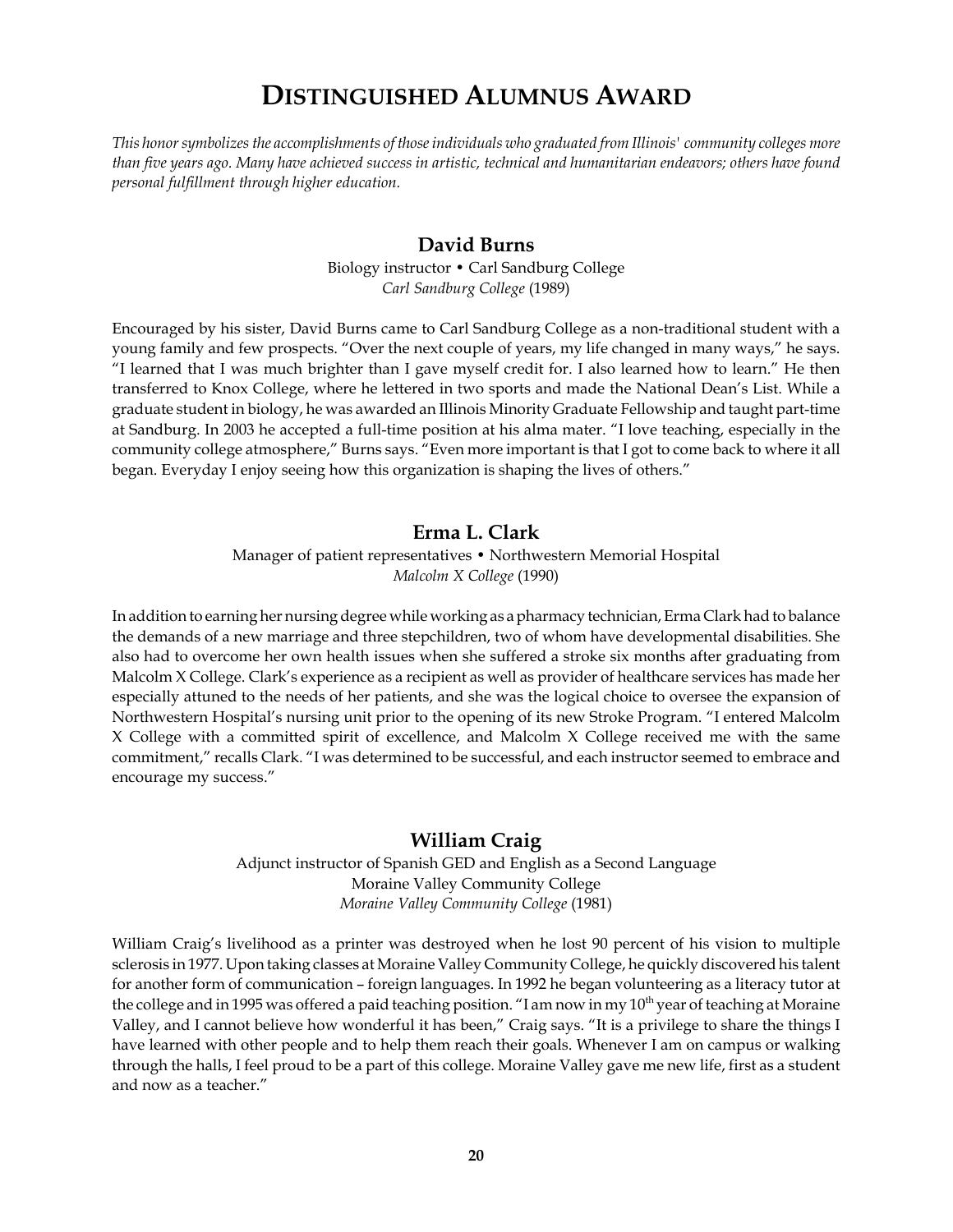#### **Donald H. Dame**

Vice president of human resources and government relations • Freeman Energy Corporation *Rend Lake College* (1972 and 1976)

Attending Rend Lake College is part of the Dame family tradition. Don Dame's wife and one of his daughters are RLC graduates, and his father coordinated the school's Practical Mining Technology program in the 1980s. Dame himself holds two associate degrees, which helped him rise from coal miner to company executive. As vice president of Freeman Energy Corporation, he is in charge of all labor relations, technical training, and legislative advocacy for the billion-dollar company. He also serves on the Illinois Coal Development Board and is a past chair of the Illinois Coal Association. "The foundations of an educational experience were set in place for me at Rend Lake College," says Dame. "That experience has helped me throughout my life."

#### **Pati Darak**

Meteorologist • WWMT News 3 *Morton College* (1986)

Some journalists seem to have a nose for news. Pati Darak is one of them. Her very first day on the job at WTVD-TV in Raleigh, she faced the story of a lifetime as Hurricane Irene struck the North Carolina coast. Darak provided live coverage via The Weather Channel to millions of primetime viewers. Three months later, a 20-inch snowstorm hit the area, and again Darak reported on the event with non-stop, all-day coverage. "The experience of meeting deadlines (at Morton College) in addition to a commitment to professionalism as well as job excellence is what helps me to this day in my present field," says Darak. "I came out of Morton College with far more than I ever expected."

#### **John W. Fountain**

Author and visiting scholar • Medill School of Journalism, Northwestern University *Wilbur Wright College* (1984)

A father at 17, a college dropout at 19, John Fountain was on the verge of giving up all hope. Two things saved him – his faith and his belief in the transforming nature of education. Now an award-winning reporter and former *New York Times* correspondent, he teaches aspiring journalists and has started his own inspirational publishing company. His autobiography, *True Vine: A Young Black Man's Journey of Faith, Hope and Clarity*, is required reading at several Chicago high schools. One chapter, entitled "The Wright Stuff," focuses on his transforming experiences at Wilbur Wright College. "In truth, it is Wright that gave me the stuff to right my life, to live my dream, to affect the lives of my family for generations to come," says Fountain. "If you ask me what Wright has meant to me, the answer is: It only changed my life."

#### **John Frieburg III**

President and CEO • Harris Bank Arlington-Meadows *William Rainey Harper College* (1979)

John Frieburg was drafted at the height of the Vietnam conflict. Upon returning to the States, he was unsure how he would fit into the "normal" college lifestyle – so he enrolled at William Rainey Harper College. "My community college lived up to its mission," he says. "It gave me the chance to study, to learn and met my needs. I have succeeded because Harper College showed me the way and gave me the support and the opportunity I needed – when I most needed it." Frieburg has since spent all of his post-college career in community banking, rising from bank teller to branch president. In appreciation of this early support, he recently endowed the first English as a Second Language scholarship at Harper College.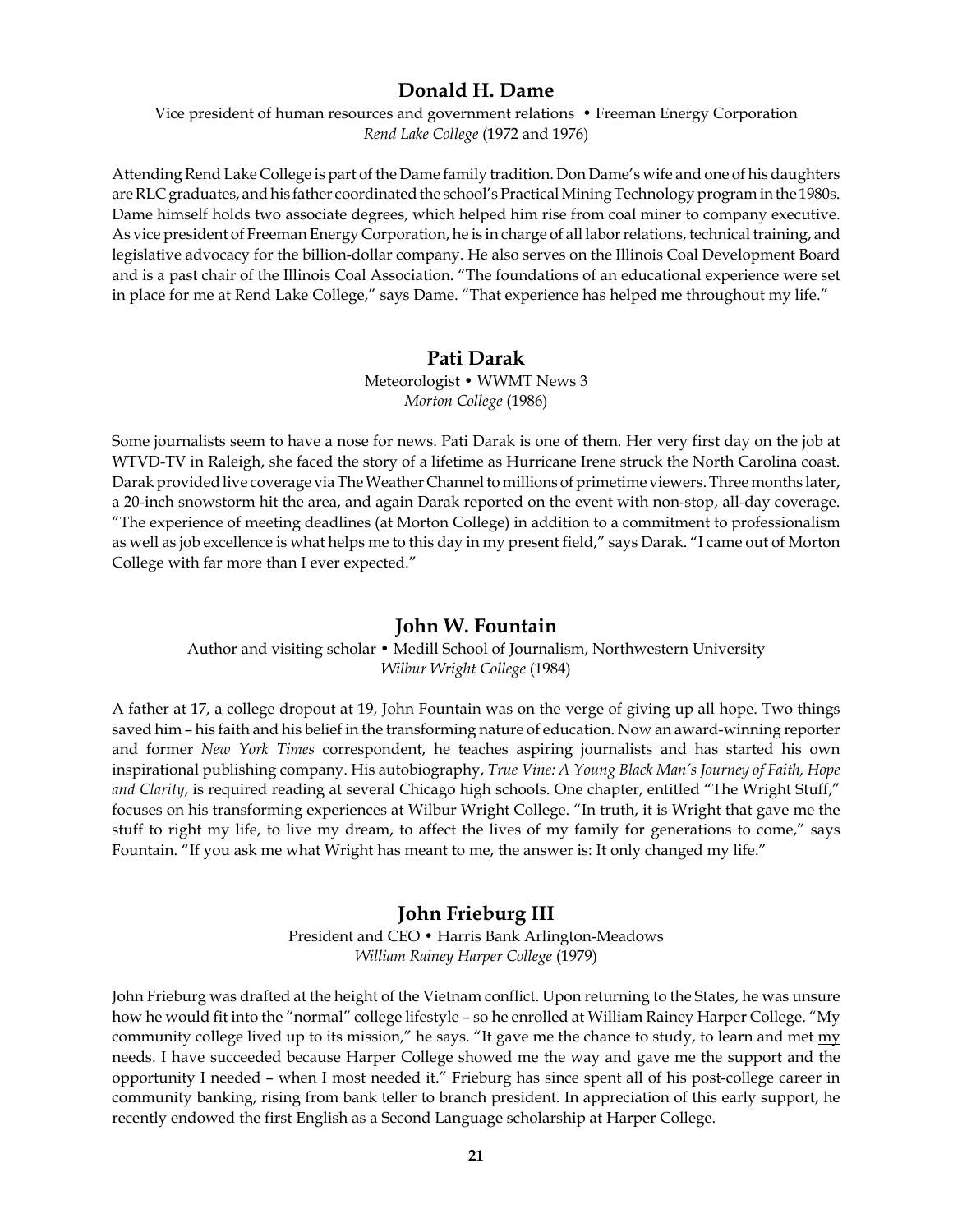#### **Nancy Graham**

Project engineer • Town of Flower Mound, Texas *Shawnee Community College* (1990)

Nancy Graham dropped out of Shawnee Community College after only a year in order to get married. After the relationship ended, she returned to school to provide a more stable future for herself and her two children. Transferring to Southern Illinois University at Carbondale, she won a scholarship to study mining engineering and was the first woman to graduate from the program. Graham is now working towards her master's degree, training to become a licensed professional engineer, and has achieved her goal "to make \$100 a day." On weekends she and her daughter run a photography business named "Shoot Me Photography."

#### **Gregory G. Grunloh**

Associate and project architect • Holabird & Root, LLC *Lake Land College* (1986)

Greg Grunloh was introduced to the world of architecture when he began working in his family's construction business, AKRA Builders, at the age of 16. He has since supervised numerous construction projects in the Chicago area, including the renovation of the historic Goldblatt's Building into city offices. Most recently, he was the project architect for the new McCormick-Tribune Campus Center at the Illinois Institute of Technology, heralded by the *New York Times* as one of the most significant buildings of 2003. "Architecture schools have a reputation for being very grueling and demanding," says Grunloh. "My time at Lake Land College allowed me to mature, while still progressing towards my future career as an architect."

#### **Joel Hall**

Designer and project manager • Basye & Associates *Lewis and Clark Community College* (1991)

A native of New Jersey, Joel Hall says that when he moved to Illinois after graduating from high school in 1989, "all I was expecting to do was to get a technical school education and to move back to the East Coast." Instead, Lewis and Clark Community College taught him not just about drafting and design but about life in general. "I learned that the money I made after I graduated would not be what satisfied me as a person," he says. "Rather, it would be the job that I took in helping others to develop and realize their potential." To that end, Hall volunteers as a high school recruiter for his alma mater and serves on its Drafting/CAD Technology Advisory Council.

#### **The Hon. James Hallock**

Associate judge  $\cdot 16^{\text{th}}$  Judicial Circuit *Elgin Community College* (1972)

As a self-described "socially maladjusted" teenager, Jim Hallock only wanted to play basketball and drive a bulldozer for a living. His plans were detoured by a coach at Elgin Community College who "slick-talked me into college" and by a speech instructor who "fooled me into a measure of success and a certain confidence that would serve me well in the future." "I wonder where I'd be without Elgin Community College," says Hallock, who is now in his  $12<sup>th</sup>$  year as a Circuit Court judge in Kane County. "Would I have been assigned to a jury courtroom where I just finished presiding over my 82<sup>nd</sup> jury trial? Never. Elgin Community College made the difference."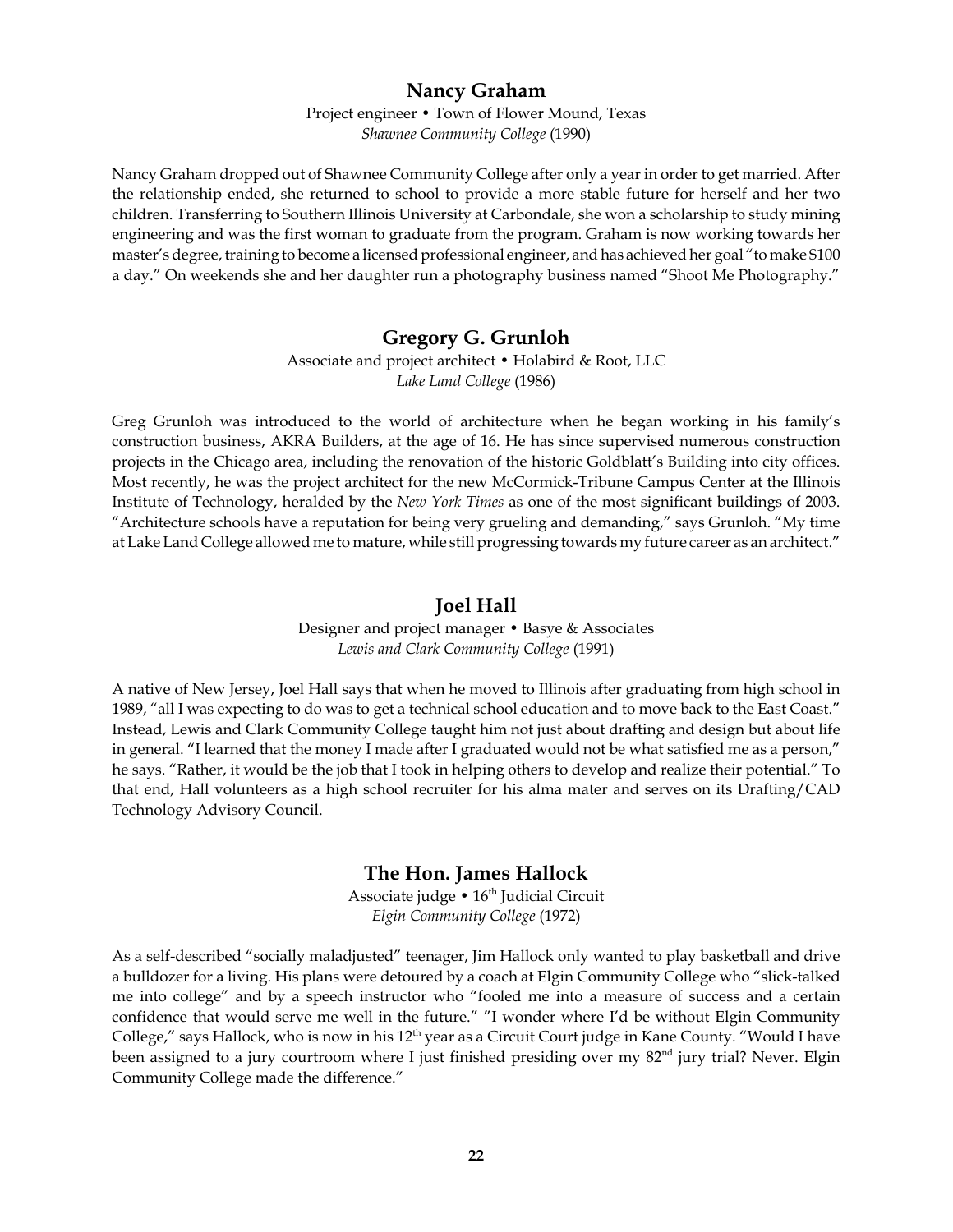#### **Gayle McGehee**

Elementary school teacher • Fairfield Public School District #112 *Frontier Community College* (1993)

Like many non-traditional students, Gayle McGehee worked all day, raised a family, and carpooled to classes two nights a week and many weekends on her way to a master's degree in education. In November 2002, she became one of the few teachers in southeastern Illinois to achieve National Board Certification. She also mentors future teachers as the adjunct instructor of two elementary education classes at her alma mater, Frontier Community College. "I can genuinely create a 'no excuses – just results' climate because of my 'been there – done that" experience," says McGehee.

#### **Lonny Plowman**

Owner • Eden Salon and Day Spa *Highland Community College* (1985)

Lonny Plowman is a dual-enrollment success story. He entered Highland Community College's cosmetology program as a junior in high school and won top honors in the Clairol Fantasy Color Competition a year later. The owner of a successful salon and spa, he is also a respected cosmetology instructor and was one of 20 educators named to the Paul Mitchell "Top of the Class" list in 2003. "I'd attend Highland again in a heartbeat for the cost-effectiveness and the quality of the instruction," says Plowman. "You can't knock the basics, and Highland does a great job teaching the fundamentals you need to know."

#### **Dr. Brian J. Reach**

Family physician • Rural Health, Inc. *John A. Logan College* (1990)

Dr. Brian Reach is modest about his accomplishments, but not about the influence of John A. Logan College on his life: "My education at JALC was an essential step toward my entry into the field of medicine," he says. "During my first year at Southern Illinois University at Carbondale, it was time to take the Medical College Admission Test. It involves biological sciences, physics, chemistry and writing. I simply reviewed my notes and texts from John A. Logan College. I found that my education prepared me very well for the exam, and I left feeling tired but confident. My scores allowed me to be accepted into three medical schools."

#### **Jeff Richardson**

Owner • Competitive Edge / Iroquois Builders / Iroquois Investments *Kishwaukee College* (1983)

Jeff Richardson is a successful entrepreneur whose specialty advertising, home-building, and commercial construction companies each gross more than \$1 million in sales each year. His reason for attending Kishwaukee College, though, was not based on business considerations but personal ones -- his father had been a member of the school's first graduating class. "The beauty of a community college education is that there is a special spirit there, a cohesiveness that gives it heart," says Richardson. "I am proud to be a secondgeneration graduate of Kishwaukee College."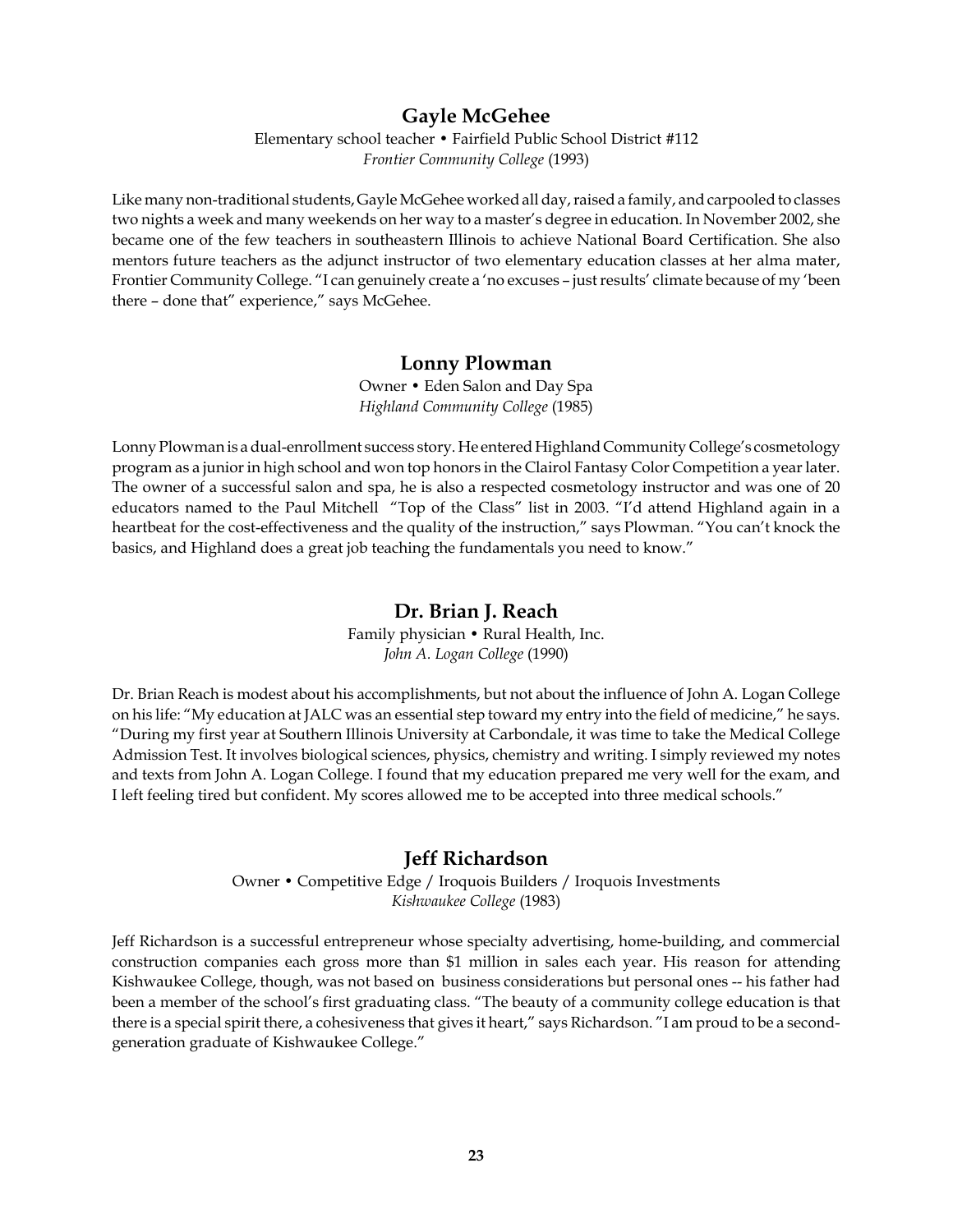#### **Marla Holder Robinson**

Director of human resources • Decatur Public Schools District #61 *Richland Community College* (1981)

As one of Decatur's youngest principals, Marla Robinson shephered Garfield Montessori Magnet School, one of the few schools of its kind in the nation, from its inception as a two-class program into a preschoolthrough-6th grade school. She attributes her tenacity to her parents: "While growing up, I did not have to face what I consider obstacles because my parents did not allow us to buy into such thinking. Even though neither of my parents went to college, I knew as far back as I can remember that I would go. My mother, I am proud to say, went to college at age 50 (at Richland Community College) and is now a fellow educator in District 61."

#### **Ericka Sanders**

Assistant attorney general • Illinois Attorney General's Office *Kaskaskia College* (1993)

Ericka Sanders' passion for public service is reflected in her law career as well as her volunteer work. She has served as assistant public defender, a guardian ad litem for abused children, and a legal advocate for lowincome clients. She also helped start a Big Brother/Big Sister program in the county in which she grew up. "I have repeatedly stated that the best instructors that I have had are from Kaskaskia College," says Sanders. "They taught me that choosing an occupation in which you truly believe and love, as opposed to those occupations that solely supply monetary gain and prestige, will have greater impact on one's life and society in general."

#### **Dr. Jon T. Satterwhite**

Dentist

*Danville Area Community College* (1973)

In 1972, Jon Satterwhite's dream of becoming a dentist was interrupted when he quit college due to a "severely damaged" GPA. He went home to Danville to find work, get married and start a family. The instability of his factory job led him to Danville Area Community College, where he decided to again pursue his dream. In 1989, five years after opening his own dental practice, Satterwhite won election to the college's Board of Trustees. "DACC was instrumental in giving me the confidence and the tools to succeed academically," he says. "If there were no Danville Area Community College, there would be no Dr. Jon T. Satterwhite."

#### **The Hon. Gerald Schweighart**

Mayor • City of Champaign *Parkland College* (1975)

Lifelong Champaign resident Gerald Schweighart has served his hometown in many ways – as police chief, as a City Council member, and now as its mayor. Back in the 1970s he even organized fundraising efforts on behalf of another Parkland College student, future Olympic gold medalist Bonnie Blair. "For me, Parkland College represents a resource that enables individuals to take advantage of opportunities and a tool to prepare for and adapt to changes in our lives," says Schweighart. "I am filled with gratitude for the teachers and administrators that make Parkland so rich, rewarding and friendly."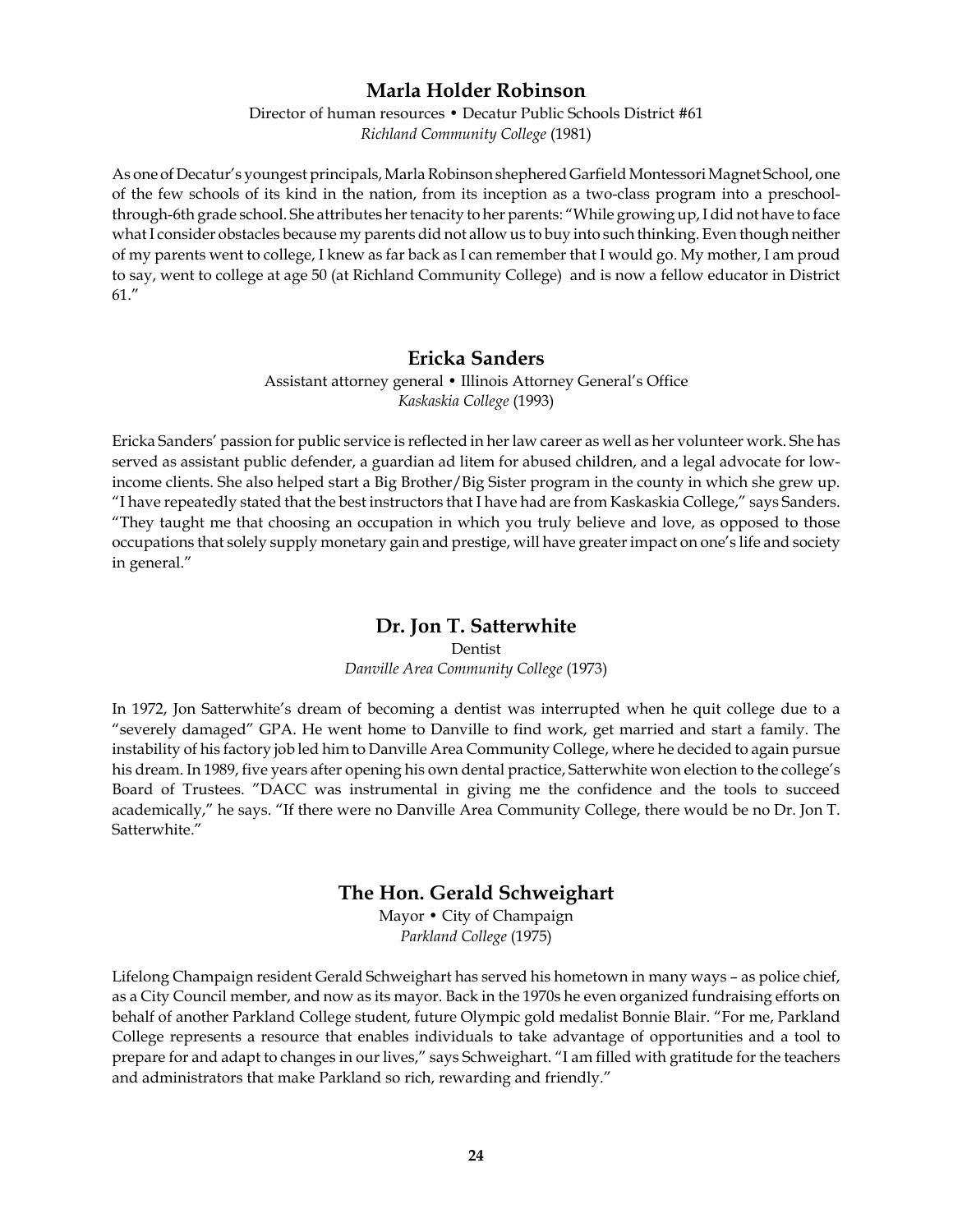#### **Lt. Lisa Snow**

Peoria Police Department *Illinois Central College* (1987)

Lisa Snow is changing the face of law enforcement. In addition to being the first woman in her department to earn top ranking on the sergeant and lieutenant promotional exams, she has developed diversity training for new recruits and pioneered the use of victim-sensitive interviewing. She is also completing doctoral research on the formation of prejudice of police officers in the workplace. "I have always been an unsolicited advocate of community colleges," says Lt. Snow, whose mother also graduated from Illinois Central College. "My associate degree will be proudly listed on my dissertation title page when I earn my doctorate" in May 2005.

#### **Anthony M. Springer**

Alliance development manager • Office of Aerospace Technology National Aeronautics and Space Administration *Kankakee Community College* (1988)

As a high school honors graduate, Anthony Springer paid for his first year at Kankakee Community College entirely through scholarships. His career at NASA has been similarly successful as he has gained acclaim for his cutting-edge research on wind tunnel technology and his work as the director of NASA's Centennial of Flight activities. "I can't reiterate enough the value of a community college as an educational resource for local communities," says Springer, who was the main speaker at the college's 2003 commencement ceremonies. "KCC contributed to the foundation of knowledge that I've built upon and use continually throughout my career."

#### **Douglas Thompson**

Certified public accountant • Kemper CPA Group LLC *Southeastern Illinois College* (1966)

Five years after graduating from Southeastern Illinois College, Douglas Thompson passed the CPA exam, earning the second highest test score in Missouri. He joined Kemper CPA Group that same year and became manager of its Harrisburg office in 1977. In 1993, as a senior partner, he was elected chair of Kemper's Executive Committee. Thompson's community affiliations include service as president of the Harrisburg Rotary Club, treasurer of the Bridge Medical Clinic, and as a member of the local Chamber of Commerce and the President's Circle of the Southeastern Illinois College Foundation.

#### **Dr. Corrado Ugolini**

Internal medicine physician • Lake Villa Internal Medicine *College of Lake County* (1997)

At the age of 15, Corrado Ugolini emigrated from Italy with his parents – and little knowledge of English. "The College of Lake County served as a catalyst in my academic pursuits," he recalls. "Although I was a member of the National Honor Society, I did not feel confident in my academic abilities and I looked to CLC to further develop my academic interests." Today Dr. Ugolini is an expert in public and occupational health, with a special interest in lung diseases. He also volunteers his time and expertise at a local free clinic for those without medical insurance. "I credit the College of Lake County for my academic and professional successes," he says.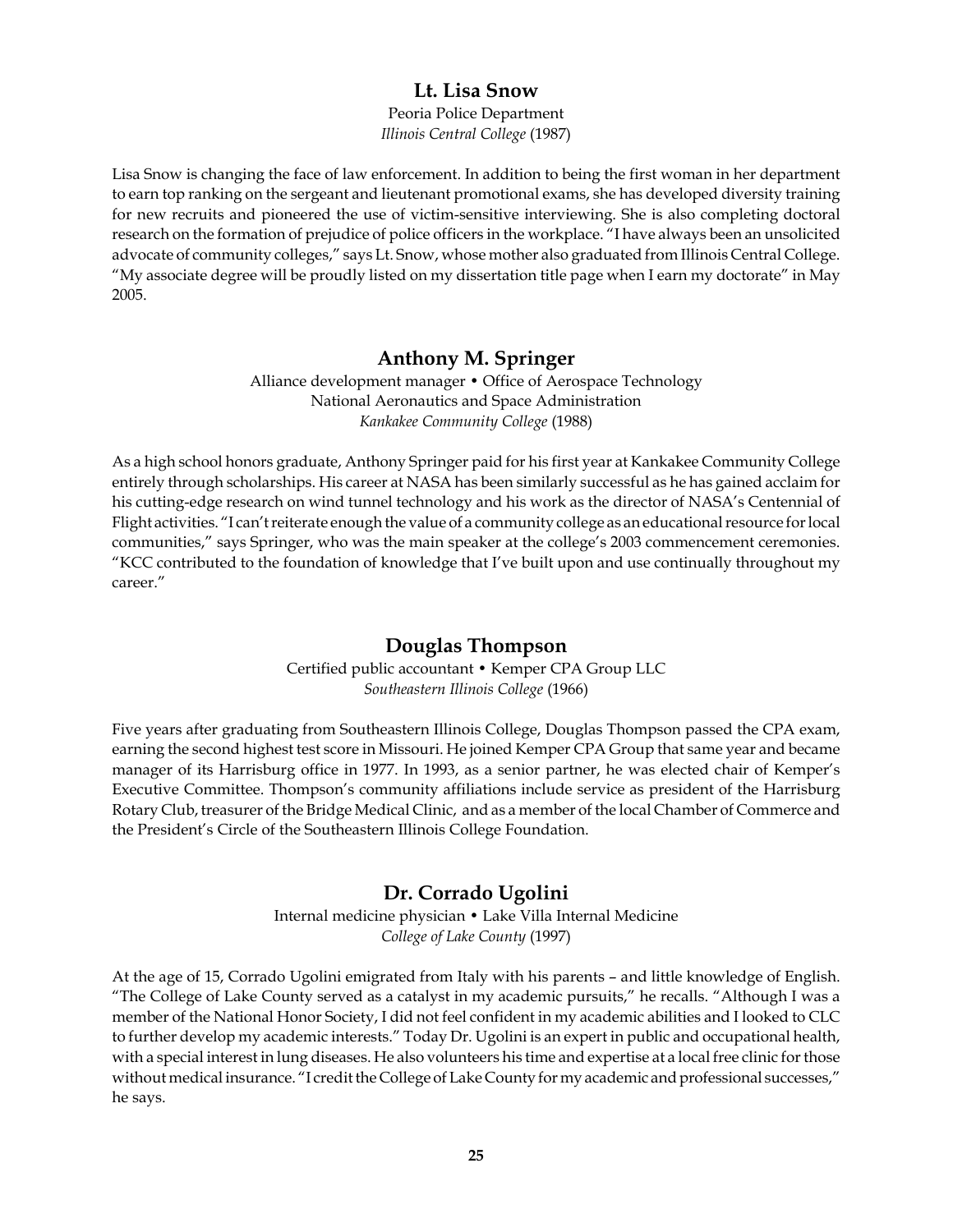## **Camillo Valle**

General manager • Winstrom LLC *Illinois Valley Community College* (1983)

Camillo Valle has distinguished himself both professionally and through his charitable works in the Illinois Valley region. He earned the top managerial positions at two area manufacturing companies by the age of 40, and he continues to be a tireless volunteer, football coach, and school board leader in his hometown of Oglesby. "Attending Illinois Valley Community College was one of the most rewarding experiences of my life," says Valle. "The learning environment at IVCC allowed me to develop my study skills, and the football program allowed me to develop my team-building skills – skills I continue to use everyday in my professional life."

#### **The Rev. Dr. Donald C. Wagner**

Pastor • St. Paul United Church of Christ Southwestern Illinois College (1982)

Don Wagner initially enrolled at Southwestern Illinois College in 1975 to study agriculture. Soon after, he become a partner in the family dairy farm, married his childhood sweetheart, and left school to take on these new commitments. Several years later, he responded to a new, more spiritual calling and returned to SWIC as the first step towards his divinity degree. "Being shaped by a Community College Education is not about individual benefit," explains Rev. Wagner. "It is about receiving as a 'trust' the invested vision of the people who have gone before you, who have hammered and chiseled their wisdom and insight upon this earth into a gift that can be shared with others."

#### **Steven L. Weskerna**

Senior program management and finance fellow specialist • Northrop Grumman Corporation *McHenry County College* (1971)

A member of McHenry County College's second graduating class, Steve Weskerna has used his professional skills as a project manager and fiscal analyst to improve his community. He has served on two area school boards and assisted with the consolidation of three school districts. In addition, in his elected position as Marengo Township Supervisor, he was instrumental in the adoption of a comprehensive land use plan.""I firmly believe that the value of any education is essentially measured not only in the benefit it imparts to oneself and one's family, but also for the benefit of those affected long after you," says Weskerna. "I found that McHenry County College embraced more of the same local community values that I grew up with."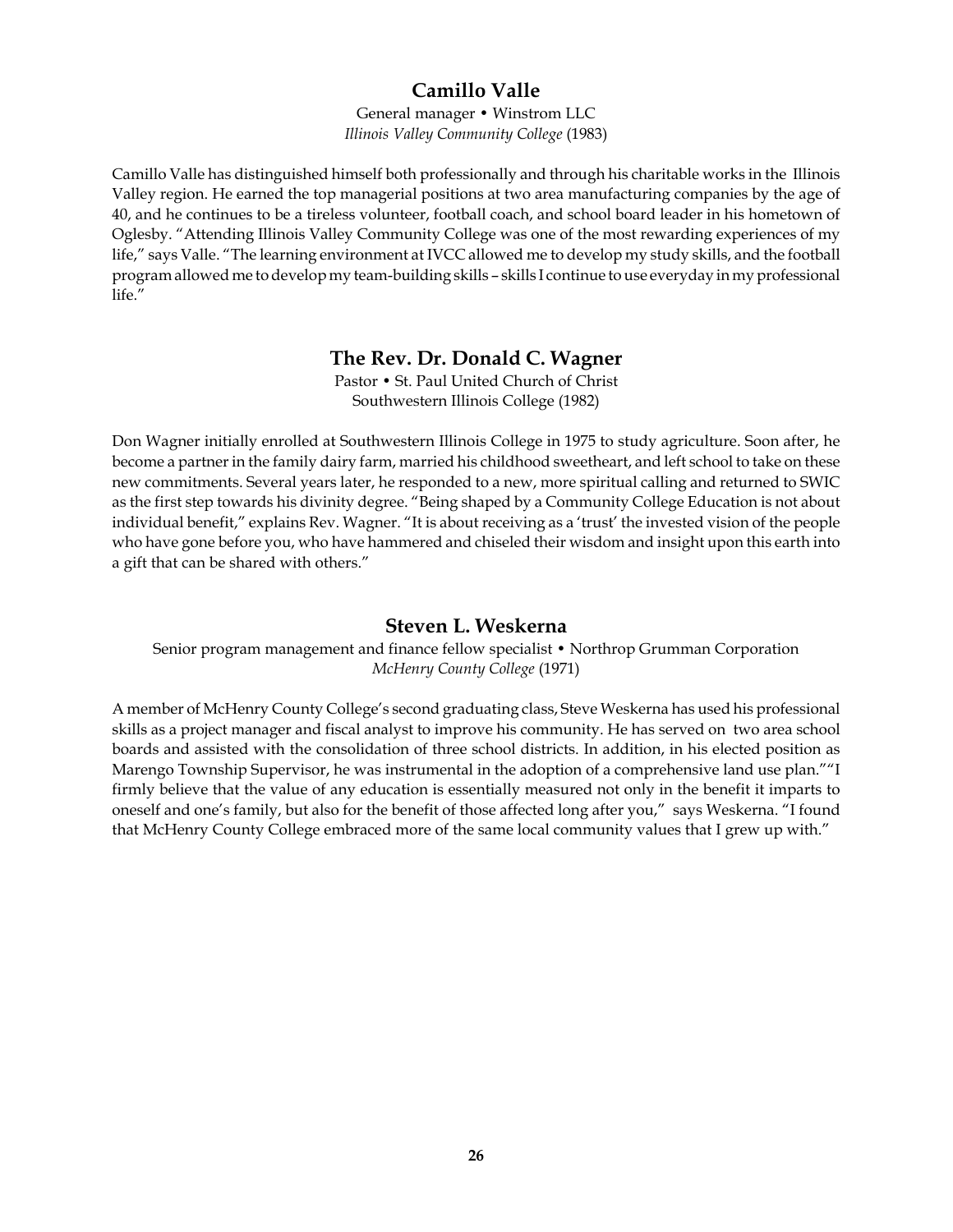# **OUTSTANDING FACULTY MEMBER AWARD**

*Outstanding teaching helps make a college great, while faculty recognition enhances a systemwide emphasis on excellence. This award honors Illinois' community college instructors and their invaluable contributions to their students and institutions.*

#### **Jon Althaus**

Agriculture *Lake Land College*

In my opinion, the basis for all education is personal accountability. The students must first take ownership of their life, their goals and their dreams. As a teacher, I have the awesome task of protecting, facilitating and nurturing this process. . . . As a teacher, I must constantly challenge my students to reach within themselves and find that which is unique and outstanding. I must instill in them the belief that, through determination, anything is possible. That common people are capable of uncommon results. That excellence is a journey, not a destination, and that the pursuit of excellence should end only when life does. However, none of this is possible unless I, as a teacher, am willing to set the standard.

#### **Tom Bauhs**

Chair • Learning Resource Center *Wilbur Wright College*

Thomas Jefferson once wrote, "I do hope that in the present spirit of extending to the great mass of mankind the blessing of instruction, I see a prospect of great advancement in the happiness of the human race; and that this may proceed to an indefinite, although not to an infinite degree." That quotation sums up, quite simply, the basis of my philosophy of education. A trained historian and librarian, I like Jefferson's approach to the importance of education to all people, to all communities and to all nations. If Jefferson were alive today, he would include reference to global good in his quotation, I believe.

#### **Patricia Bennett-Minor**

Nursing *Rend Lake College*

. . . To teach is to lead others to a stronger and more autonomous place in life. It is my belief that the educator's role is to help students discover the possibilities and to direct them to their own place of individual strength and freedom. Were the students all going to (or even starting from) the same place, the trip wouldn't be nearly as adventurous. . . . To run headstrong into the challenges of as many students as possible and facilitate some type of growth in each encounter equates to nirvana in the classroom. Education is good. Education is really good!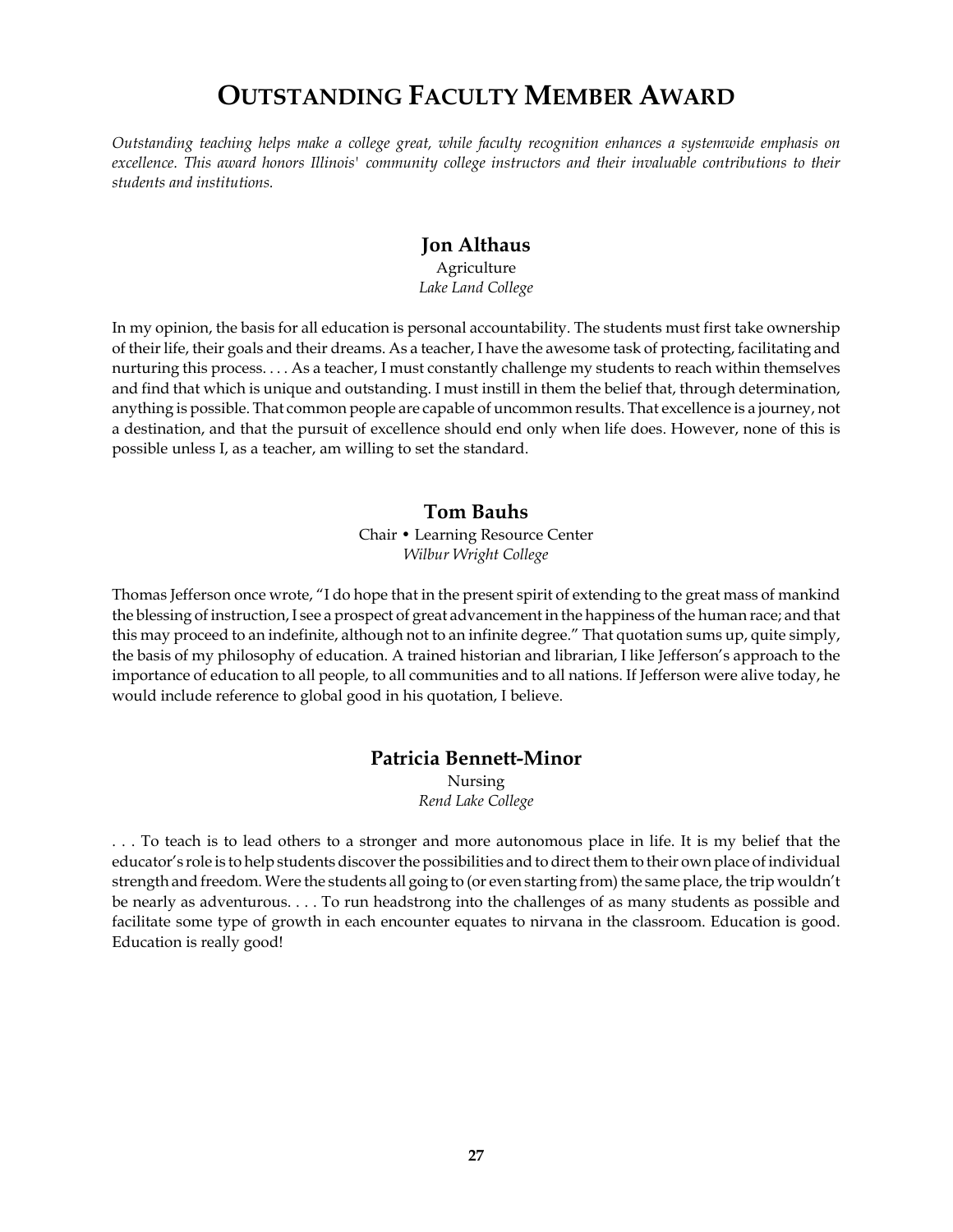#### **Mary Ann Bretzlauf**

English *College of Lake County*

I believe that the most successful learning occurs when students discern honesty, integrity, compassion and respect as defining principles in the classroom: honesty in grading and presenting ideas, integrity in reasonable but high expectations regarding students' abilities to achieve, compassion in remembering our students' challenges outside the classroom, respect for them as individuals and respect for the privileged opportunity to teach at the College of Lake County. Each time I walk into a classroom, or what Thomas Mann would call a marketplace for ideas, I turn a new page in my learning experience. If I'm to meet my definition of a lifelong learner, then I am indeed fortunate to have a daily opportunity to learn with my students and colleagues.

#### **Jane A. Brown**

Information systems *Danville Area Community College*

When we become adults and reflect upon the teachers who effected the greatest impact during our educational years, we remember best those who were dynamic, motivating and challenged us to excel. Jane Brown is one such educator. . . . Unlike many instructors whose content does not drastically change during a period of 10 or 20 years, Jane must constantly learn new programming languages and develop new teaching materials since the computer industry changes so rapidly. Her extra work becomes the benefit of all the students who attend her classes as her dedication to perfection is unwavering. Jane is simply an excellent instructor.

– Computer programmer Tammy Stern, DACC Class of 1985

#### **Dennis Campbell**

Psychology *John Wood Community College*

As I look back on 30+ years of teaching at the university and college level, I can see how my philosophy of education (and life) has evolved greatly. However, it was not until I came to John Wood Community College that I actually put my thoughts in writing. Now, all of my course syllabi contain a summary statement of my educational ideals, which reads as follows: "For me, the best classes I have had were ones where we worked hard together, had fun in doing so, and bonded as a group. It is one thing to learn, but quite another to do it together. This is education in its purest form, and its achievement depends on both mutual respect and support."

#### **Kristine Christensen**

Management information systems *Moraine Valley Community College*

In today's fact-paced, information-based economy, we must promote lifelong learning to our students so they can be successful in their lives and careers. The environment I create for my students is open, fun and comfortable, allowing them to learn while they exchange ideas working in groups. This environment allows students to openly and freely ask questions without fear of ridicule. . . . Learning is not a one-way street, and I often learn from my students. I express to my students that they can contribute just as much to the classroom as I can. They may be able to conceptualize an idea or task in a difference perspective than I could have ever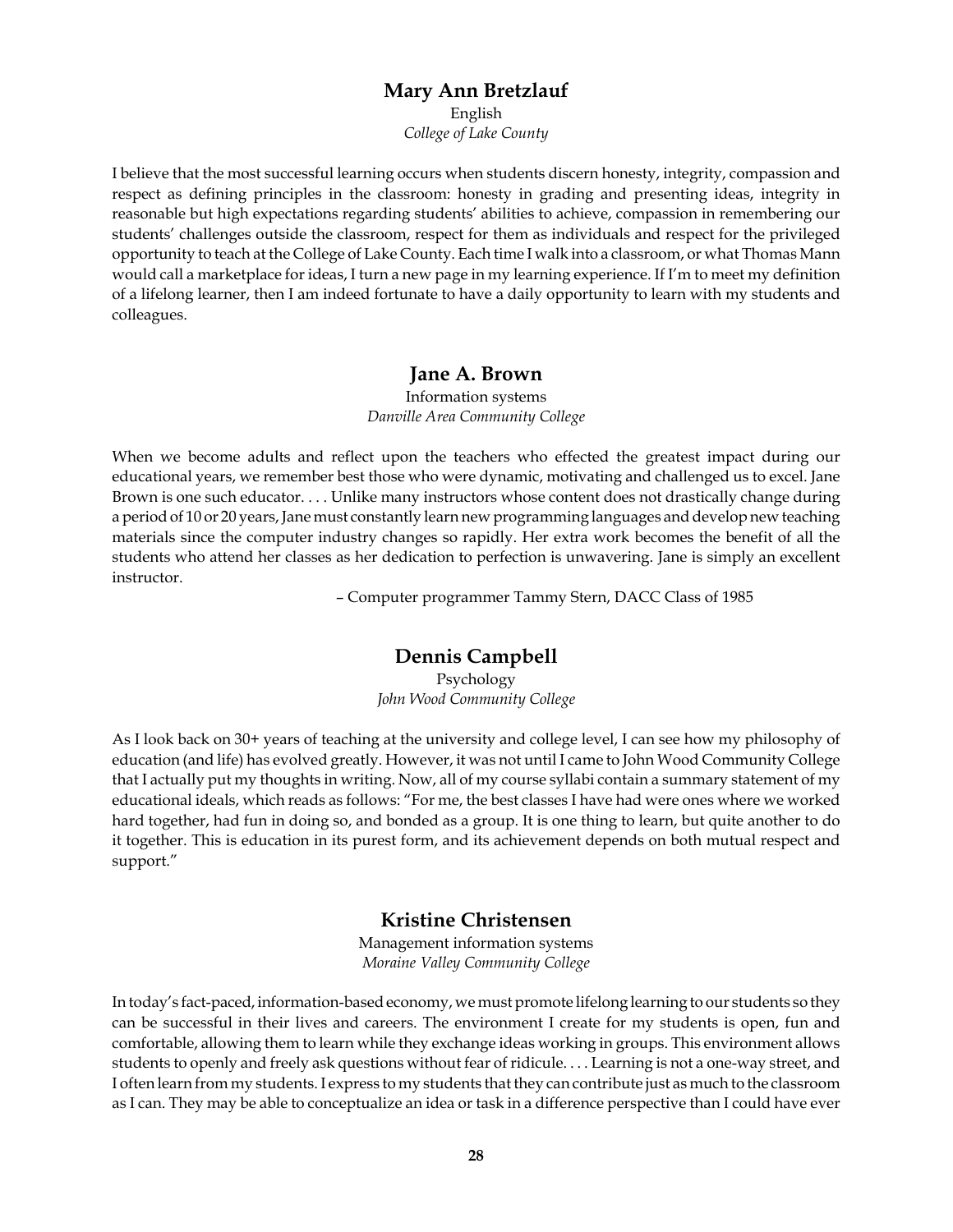#### **Diane Christianson**

Early childhood education *Illinois Valley Community College*

I truly believe we learn from our mistakes, as long as we take the time to reflect upon the process and analyze ways in which change/improvements could take place. My role as an instructor is to model those beliefs within my classroom and teach the relevance of constructive knowledge and reflective analysis. We are all a community of learners and we should embellish every avenue we have to learn from one another (colleagues, students, and the availability and assistance of our community allies). Personal and professional growth in our learners, and ourselves, goes a long way in assessing the impact of our instructional processes.

#### **Richard Diefenbach**

Math

*Shawnee Community College*

The American Heritage Dictionary defines education as the process of obtaining and imparting knowledge and skills. I believe it also includes the process of obtaining and imparting ways of thinking and ways of living. Each of us (whether professional educators or not) will be involved in this process all of our lives . . . . Professional educators should motivate and encourage each individual to set their standards high and work with that individual to achieve those goals. The educator's responsibility is to furnish each student with the tools to solve problems – their own and those of the community – to the best of their individual ability. Each individual learns in their own way. Each has their own "teachable moments." Educators must increase the number and quality of those "teachable moments."

#### **Pixie Fennessey-Woolen**

Psychology and sociology *Richland Community College*

My philosophy of education is based on several specific beliefs. I believe the role of the educator is to nurture students' potential. . . . . I also believe that students must be treated with dignity and respect. . . . Finally, I believe that I must have professional integrity. This means I must be on time, prepared, and responsible in my duties as an educator. I must demonstrate that I value my career as an educator, and I love being a teacher. I continue to stay abreast of the topics I teach through professional experiences and development. This demonstrates that education is a never-ending process, and I will continue to teach students to the best of my abilities.

#### **Dr. Bodo Fritzen**

Interdisciplinary humanities, German and French *Heartland Community College*

I have had many great teachers in my life who served as an inspiration to me to become an educator. . . . Professor Alder stressed upon me that teaching is not telling but "touching the hearts of students." According to him, touching a mind becomes the driving force of wanting to learn, of gaining knowledge. Professor Cazier, a great lecturer whose classes students did not want to miss, served as a example that a lecture can be interesting as long as it is presented with enthusiasm and a touch of humor. Dr. Hans Weber taught English is such a way that learning became a fun experience. . . . Master teachers, teaching theories and more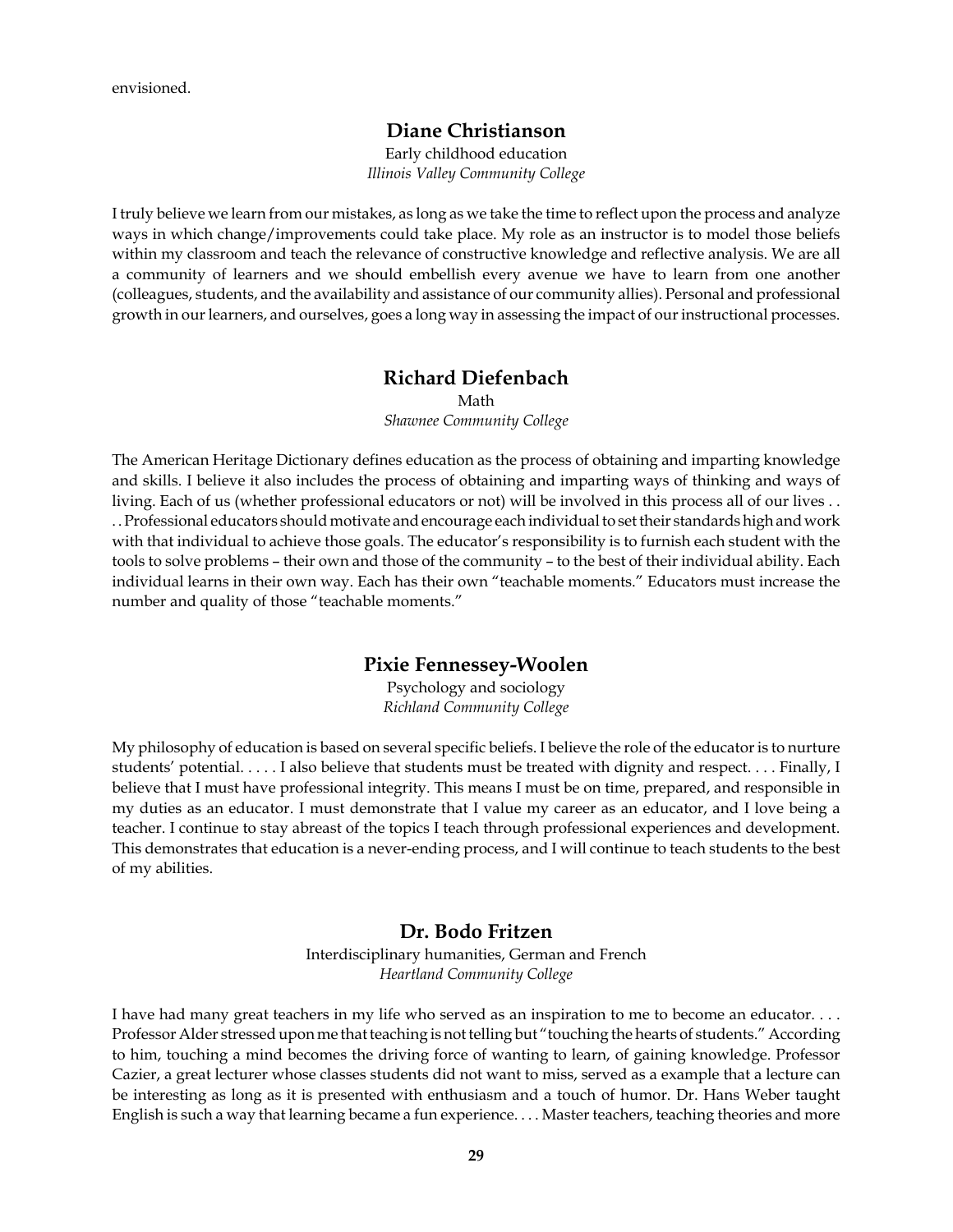than 30 years of experiences in the classroom have molded my present outlook, which can be summarized as "*To teach is to touch a life forever*."

## **Christyne Gehlbach**

Nursing *Sauk Valley Community College*

Nursing education as a profession was not on my mind when I began as a staff nurse at a Chicago hospital. However, I soon felt the urge to return to school, recognizing that a master's degree would provide more options for my future. This decision made a significant difference in my life, and I have observed the impact of education on the lives of my students over the years. Education allows individuals to exert more control over their lives, to mold their lives around something meaningful.

#### **Gladys Y. Harris**

Secretarial science, English and speech *Malcolm X College*

Educational pursuits should be guided by specific philosophical principles. These principles include motivation, pursuance, implementation, honesty, practicality and serviceability to humanity. A good education is achieved by exposure and sincere dedication to learn specific skills tailored to personal choice. . . . My students' paramount goal is to acquire positive effective public speaking delivery techniques. At the end of the semester, I have noticed that my students have learned to appreciate different cultures. Also, they have increased in wisdom, and exhibit self-pride. They have acquired self-confidence in their oral communication. Moreover, my students become enriched with positive speech techniques and have acquired additional universal vision.

#### **George Heyman**

Accounting and economics *Oakton Community College*

It is my constant goal to develop new ways to engage my students in the discussion and evaluation of the world around them. One of my strengths is my refusal to be a compliant teacher. I am prepared to take risks and to try new things in class to get my students work-ready. . . . I strive to present information to students in ways that will stimulate their imaginations into working with the material in a more dynamic way. I teach them how to learn as well as the content. I work beside each student, to coach, guide and lend support both inside and outside the classroom. My goal is for students to incorporate what they learn and apply it in their everyday lives as active learners – to listen, ask questions, discuss, interview, write, edit and make informed ethical decisions.

#### **Robert Hickey** Math *Kishwaukee College*

Often a student's lack of success is not caused by the lack of pre-requisite knowledge, but instead by the student not doing what a good student does. So another aspect of my role as educator is to encourage each student to become a better student. I try to accomplish this through class discussion, providing and analyzing role models, and individual conferences. While we in education would like it for every student to pass the course, we know that this is not likely to be true. However, if I think an individual has become a better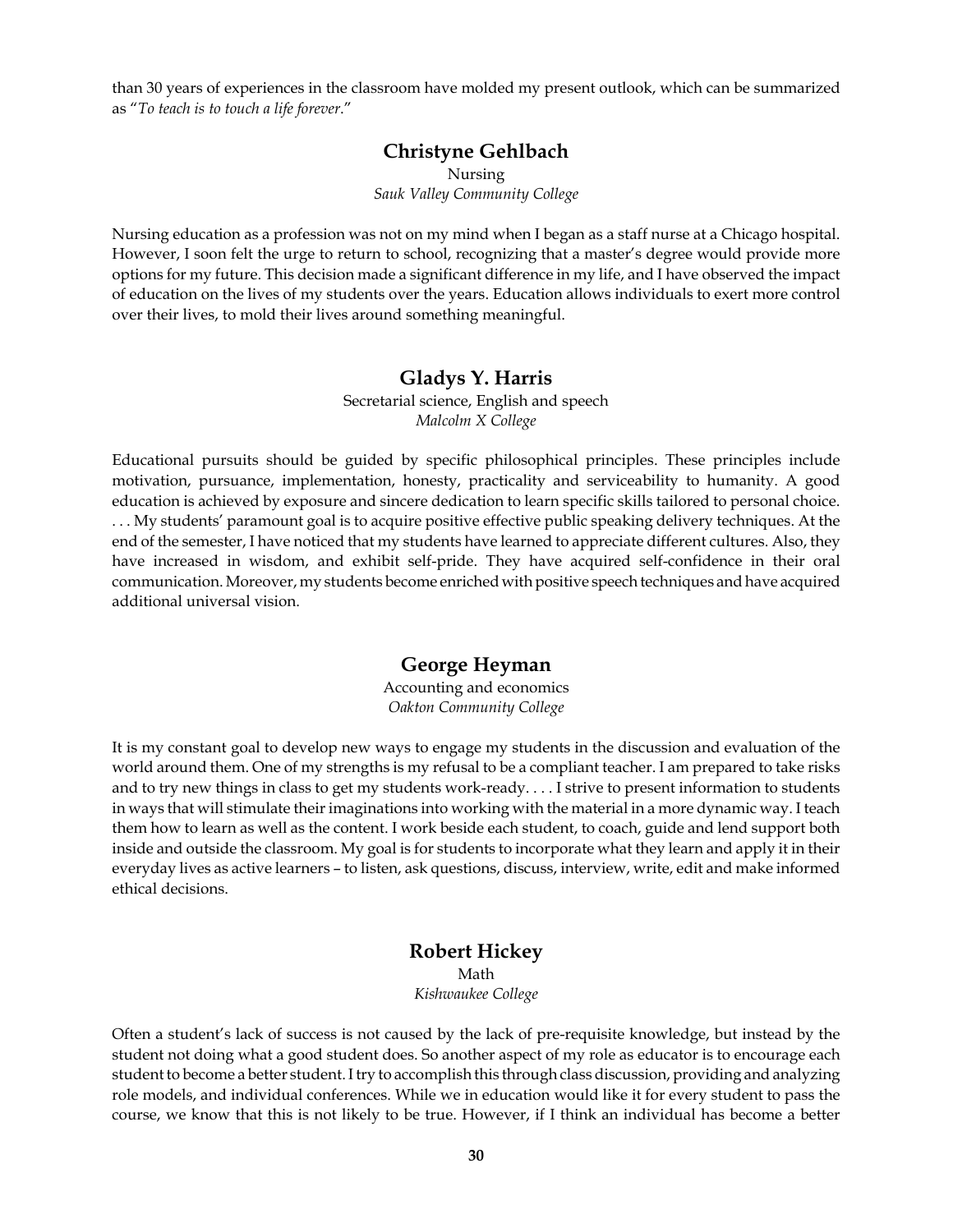student as a result of the experiences that he/she has encountered in my class, I think that I have accomplished something that will help the student to succeed in the future, whether it be another course or life in general.

#### **Nelda Hinckley**

Biology

*John A. Logan College*

My teaching field is biology. Because the demands of knowledge in my discipline are important, I strive to keep up-to-date in my discipline. I endeavor to maintain standards while helping my students develop critical thinking skills and the ability to practice problem-solving. My goal is to have them become independent learners so that they will be prepared for the next step in their educational development. . . . My concern is that my students learn material they need to be able to succeed in their chosen field. Above all, I hope that they learn to think.

#### **Connie Canaday Howard**

Theater *College of DuPage*

I believe that all education, including theater, has as its primary goal to discuss what it is to be human. I was initially drawn to the study of theater, and continue to be immersed in it, because I feel it is a way to challenge ourselves, to encourage each other, to provoke, confront and renew our faith in humanity. At its very best, it is a mutually conducive growing experience, for teacher and student alike. In a play by Athol Fugard, South Africa's greatest playwright, entitled *The Road to Mecca*, there are several themes about learning and about the roles of teacher and student. One that I have held dear to me, and use as a reminder to myself, is this: "Light just one little candle in here, let in the light from just one little star, and the dancing starts." There is no role I hold more dear that the opportunity to teach.

#### **Dr. Kent Johnson**

English, Spanish and poetry *Highland Community College*

The student's *learning* has, on the outside, maybe 3 percent to do with classroom teaching. The truth is that learning matters when individuals fall in love with the idea of learning and take autonomous, personal accountability for it. After all the up-to-date theory, technique, and organizational-systems razzmatazz, that's the secret we all know, really. And we know, in the end, too, that there's no secret answer for making that lovely accident consistently happen. If I can awkwardly veer my way, just a few times a semester, to have that 3 percent light a spark that helps send a few students off on their own luminous, mysterious ways, then I think I have done something good.

#### **Stephanie Johnson**

Culinary management *Elgin Community College*

Albert Einstein once said, "Example isn't another way to teach, it is the only way to teach." It is exactly that philosophy that I attempt to emulate each day in my classroom. I receive great satisfaction and joy when working with my students, particularly when they have been struggling to understand a concept and slowly, yet surely, they grasp the idea, their smile widens, and their excitement grows. It is through hands-on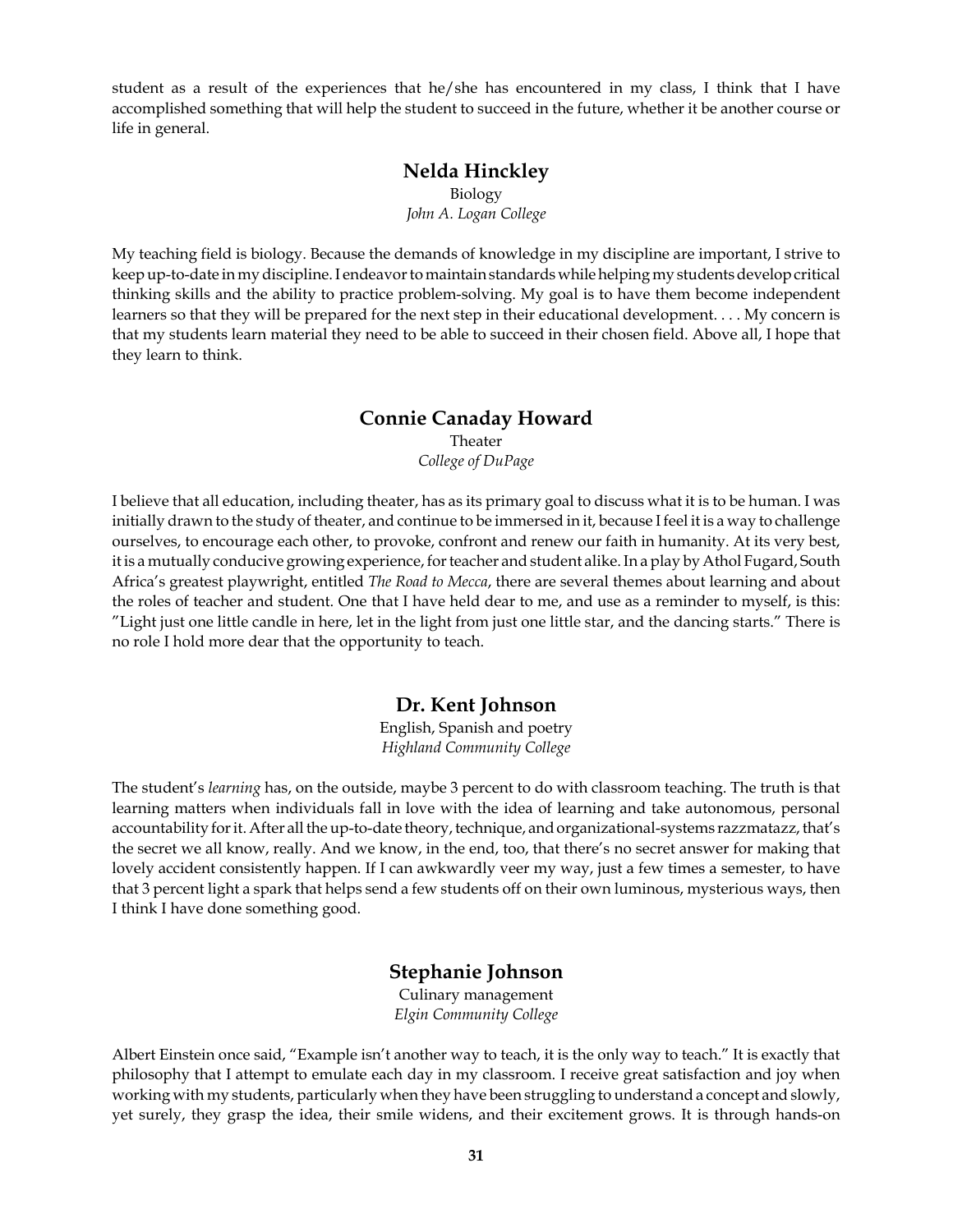instruction that my enthusiasm and love of the pastry field is passed on to my students. I try to give them "reality instructions," and an understanding of what is expected of them in the workforce, knowledge that will carry them far. . . . They are taught to be professional, while never fearing the unknown.

#### **Marsh Jones**

History *Parkland College*

The challenges of teaching a diverse student body and the pleasure one has when encountering eager scholars and those who are struggling to finish just one course make the teaching experience both stimulating and rewarding. . . . It is necessary that the educator is always a learner and is serving, in the best of circumstances, as a facilitator to the learning process. In application of these aims, I am never satisfied with one approach, one style, one technique. An educator will be readily open to new methodologies and new ideas regarding her/his teaching style and pedagogy. In this way, we can constantly hone our minds, be prepared to meet new challenges and opportunities, and share the joy of learning with others.

#### **Joan Libner**

Chair • Associate degree nursing program *Triton College*

"The instructor must possess an understanding and true appreciation of the richness of teaching in a multicultural classroom, while utilizing a variety of teaching strategies appropriate to the learning styles and backgrounds of the students. The instructor is obligated to encourage student use of appropriate resources to promote success. The educational institution is responsible for providing resources, with the educator working closely with individuals who impact the success of the student. The educator values all members of the educational institution, recognizing those with the least impressive titles have a tremendous influence on the effectiveness of the institution and its ability to meet its mission with a sense of integrity.

## **Dr. Dorothy Martin**

Biology *Black Hawk College*

What I teach today has to be relevant to my students. I help them see connections between information in the classroom and their day-to-day life. It is almost like I am a salesman and the product I am selling is biology. I need a good sales pitch to get and keep them actively engaged in the course. But I'll never get anywhere if I cannot demonstrate enthusiasm for what I am doing. To do all of that requires me to be innovative, invest time and be strongly committed to student learning. While I may go home exhausted at the end of the day, I know what I am doing is making a difference in the lives of my students. It is very rewarding and after almost 37 years of teaching biology, it is still fun.

#### **Kim Martin**

Math

*Southeastern Illinois College*

Enabling all my students to develop techniques of thought, empowering them to deal with real-life problems beyond mathematics, is my greatest challenge. I want them to view mathematics as a network of intriguing ideas, and be excited about it, like I am! It's so enjoyable to strive for 50 minutes of non-stop student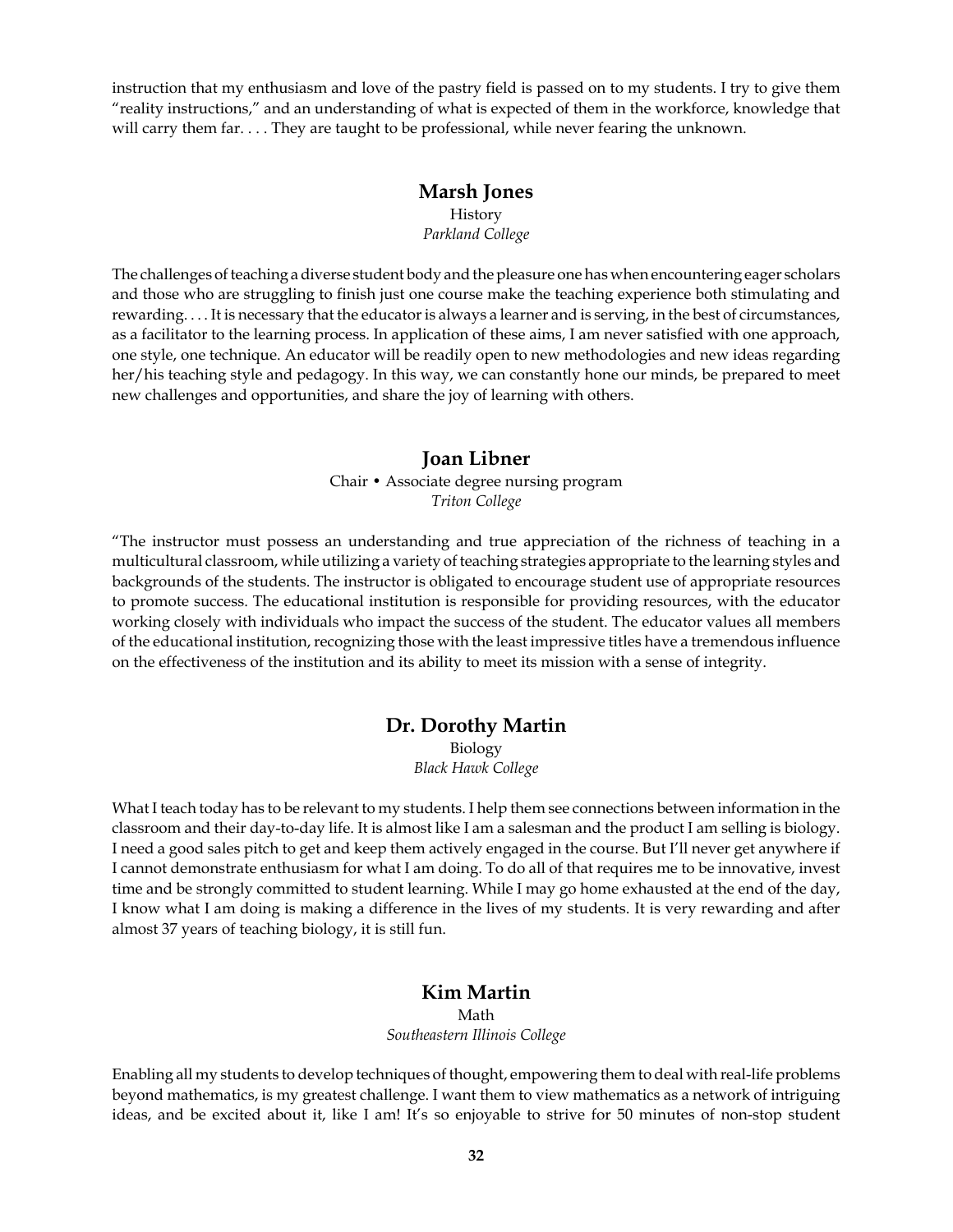engagement and to see an "I get it!" expression on their faces. When former students tell me they got the job they wanted or were admitted to professional school, I feel fulfilled. Many students' dreams would be beyond reach if not for the mission of this community college, and I am so proud to be a part of it!

#### **Valerie Nicholson**

Music *Prairie State College*

Teaching music is not just about history, sociology, creative reflection and development. It's not limited to physics, acoustics, and mathematical principles. It's about learning to listen and all its potential.

They can listen. I just need to help them learn how.

#### **Steve Normansell**

English *Kaskaskia College*

Every semester I am reminded of why I wanted to be a teacher: the joy and enthusiasm students express in the classroom as learning occurs. This focus on students and on student learning lies at the core of my philosophy of education. I think education needs to be looked at – not as a noun, not as an acquisition and possession – but as a verb, an action, an evolving experiential event. A classroom changes; students change. In a dynamic environment, we experience education as a process, and both the student and teacher are necessarily changed. Our assumptions, our knowledge, our lives, our wisdom must, by their nature, never again be the same.

#### **Tom Pilat**

Biology *Illinois Central College*

Mr. Pilat is the most outstanding and dedicated instructor I have ever had in all my years as a college student. His knowledge of Anatomy and Physiology is profound and his teaching ability exceeds all others. It is amazing how he can bring such an intense subject to ground level so that those of us who are being introduced to these topics for the first time are actually able to understand it. The fact that he does take tremendous time and effort to explain uncertain topics in great detail says a lot about a person. It's quite apparent that Mr. Pilat has a great deal of integrity and he should take much pride in his teaching ability. It's very comforting to know that he is sincerely concerned about his students' success.

– From a former student's letter of nomination

## **Joyce Ray**

Math *Southwestern Illinois College*

I have observed that learning mathematics requires active participation and involvement on the part of the student. I keep trying to learn new ways to encourage my students to be active learners and take responsibility for their own academic progress. Building good study habits is also an important component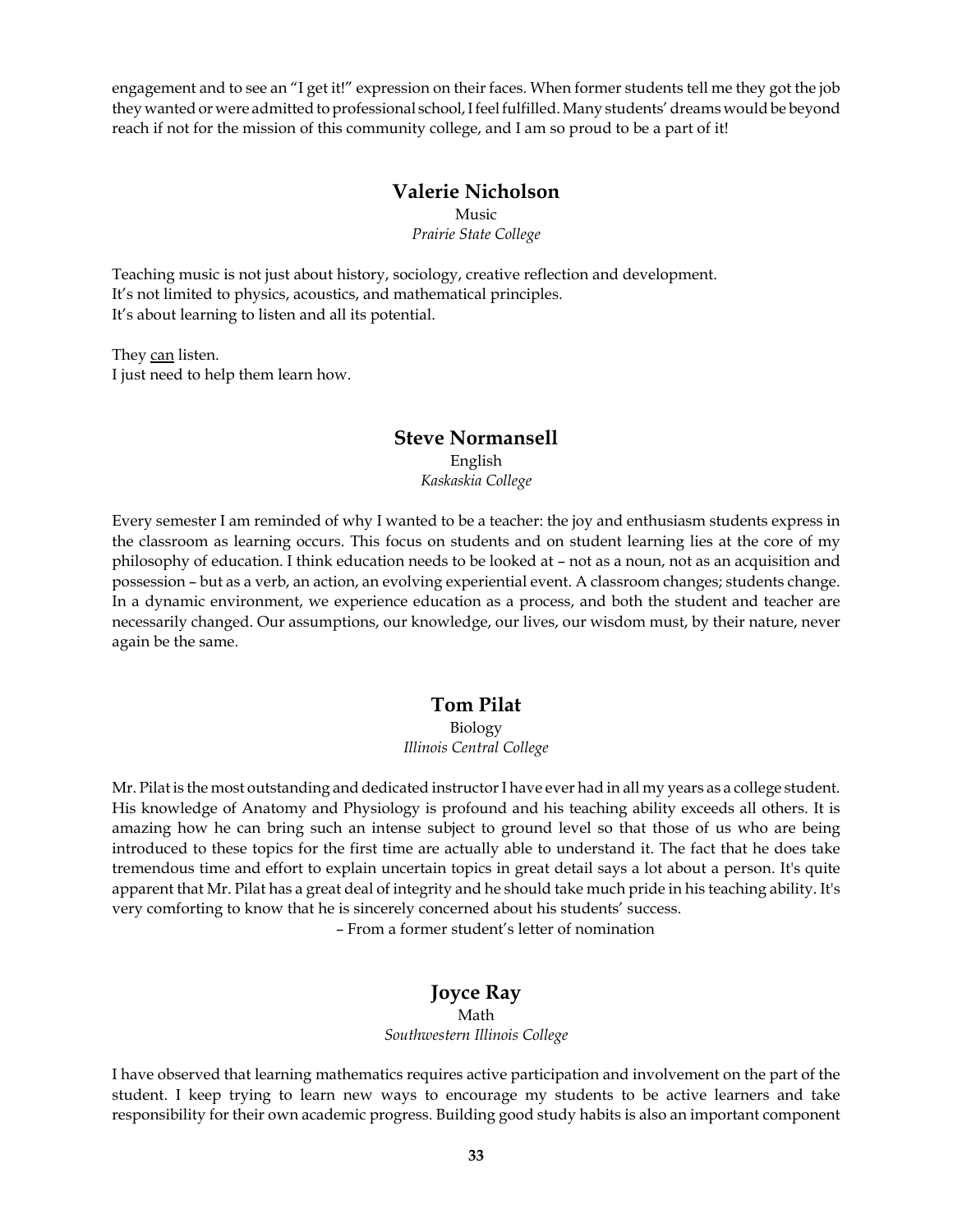as the student moves forward in their study of mathematics. It is also essential to provide positive feedback to students by pointing out their strengths and areas that need improvement. Learning math is a skill that the student will be able to utilize for the rest of their life. My ultimate goal would be for my students to be able to apply their problem-solving strategies and math skills to help them reach their dreams and goals within their own lives.

#### **Gene Robeen**

Computer information systems *Lewis and Clark Community College*

In the classroom, I always attempt to strike balances, realizing each group of students is unique. Some students are more focused, more interested, or more knowledgeable. My aim is to be interesting enough to bring in those less than focused, to be informative enough to attract those less than interested, and to be thorough enough to allow those informed students to seize new concepts. . . . To accomplish this, we learn to not only use modern technologies, but to grapple with their inherent limits. In this manner, students begin to recognize issues within these technologies, and either creatively work within their confines, or perhaps someday learn to supersede them.

#### **Lillian Roy**

Business *McHenry County College*

My teaching philosophy is to assist men and women and to be a catalyst in helping them grow personally and professionally. Through the unique opportunity we have as instructors to touch students' lives, we become responsible for encouraging their growth in their academic area but also helping them understand that learning is lifelong. I have always been committed to helping individuals develop as thinking people and helping them appreciate that education and knowledge open doors to wonderous opportunities. . . . Teaching continues to be a challenge. Teaching continues to be a marvelous experience. Our contribution to individuals through teaching is lifelong.

#### **Craig Sanford** Welding *Carl Sandburg College*

We recognize that students within a class are all different. There also is a range of abilities and preferred learning styles among the membership of each class. These situations require the instructor to find a way to bring everyone in the class along at a consistent pace, which will result in everyone meeting the objectives of the course at a satisfactory level by the end of the term. . . . The students will still be different and many of them will still have challenges in meeting the standards of success outlined in the course syllabus. But I always find myself being energized by the positive results of using a variety of training techniques with different groups, as well as the feedback I receive when I have the opportunity to implement new educational experiences.

## **Diane Taylor** English

*Spoon River College*

Community college instructors have the unique opportunity to teach a diverse population who have various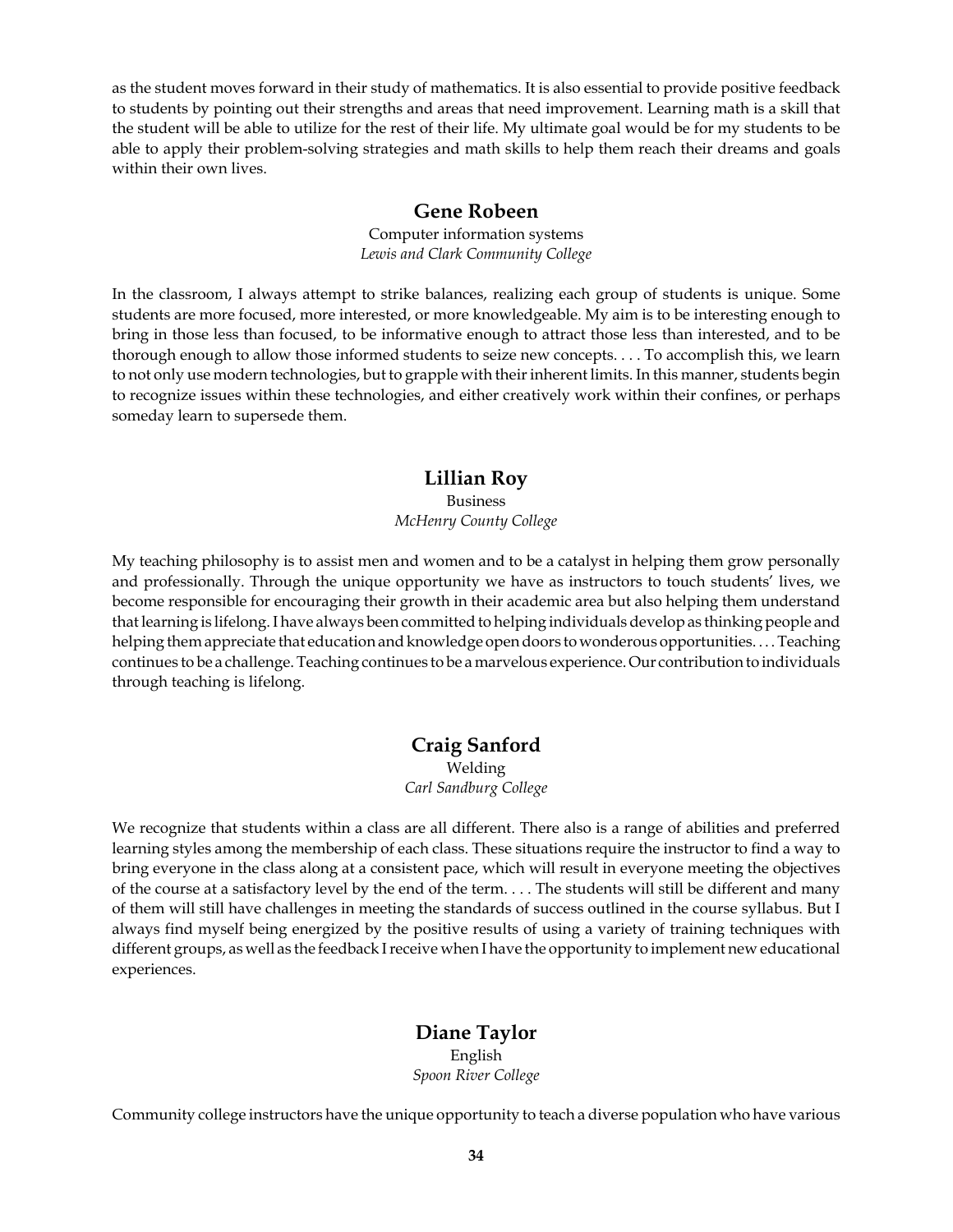educational needs. In order to meet these expectations, we must embrace changes in our instructional modalities. In the college classroom, the straight lecture format was practiced and while this can still be utilized, it is important to consider other forms such as group work so that the classroom is no longer "teacher-centered" but "student-centered." When students are actively involved in the educational process, they learn! We must no longer be the "sage on the stage" but the "guide on the side" in order to serve our students.

#### **Dr. Janet Friend Westney**

Student development *William Rainey Harper College*

I believe that to be an effective and responsive counselor, I must be a superb student-centered teacher. Teaching for student success has been one of my counseling credos. I pride myself on taking the extra steps necessary to truly understand and respond to each student's needs, and then teach each student to develop creative methods to understand and solve his/her problems. The skills I teach help students to address issues they will encounter throughout their lives. . . . I believe for students to be successful in life, they must find role models to emulate. Each day I seek to be that role model for my students and my colleagues.

#### **Robert Wood**

Psychology *Morton College*

A philosophy of education for me as a community college instructor means more than imparting a knowledge base or using a certain pedagogical style. A primary goal of education at a community college is to help improve the students' abilities to build stronger communities. What can I as an educator do within the college environment to facilitate this goal? I can structure the classroom environment in such a way that expectations are fully understood, a professional tone is maintained, with an atmosphere of warmth and humor to help encourage and maintain student motivation for success. . . . If I can approach these objectives within and outside the classroom, then I believe I can successfully help the college in its overall mission, and help the students to improve the overall quality of their lives and their community.